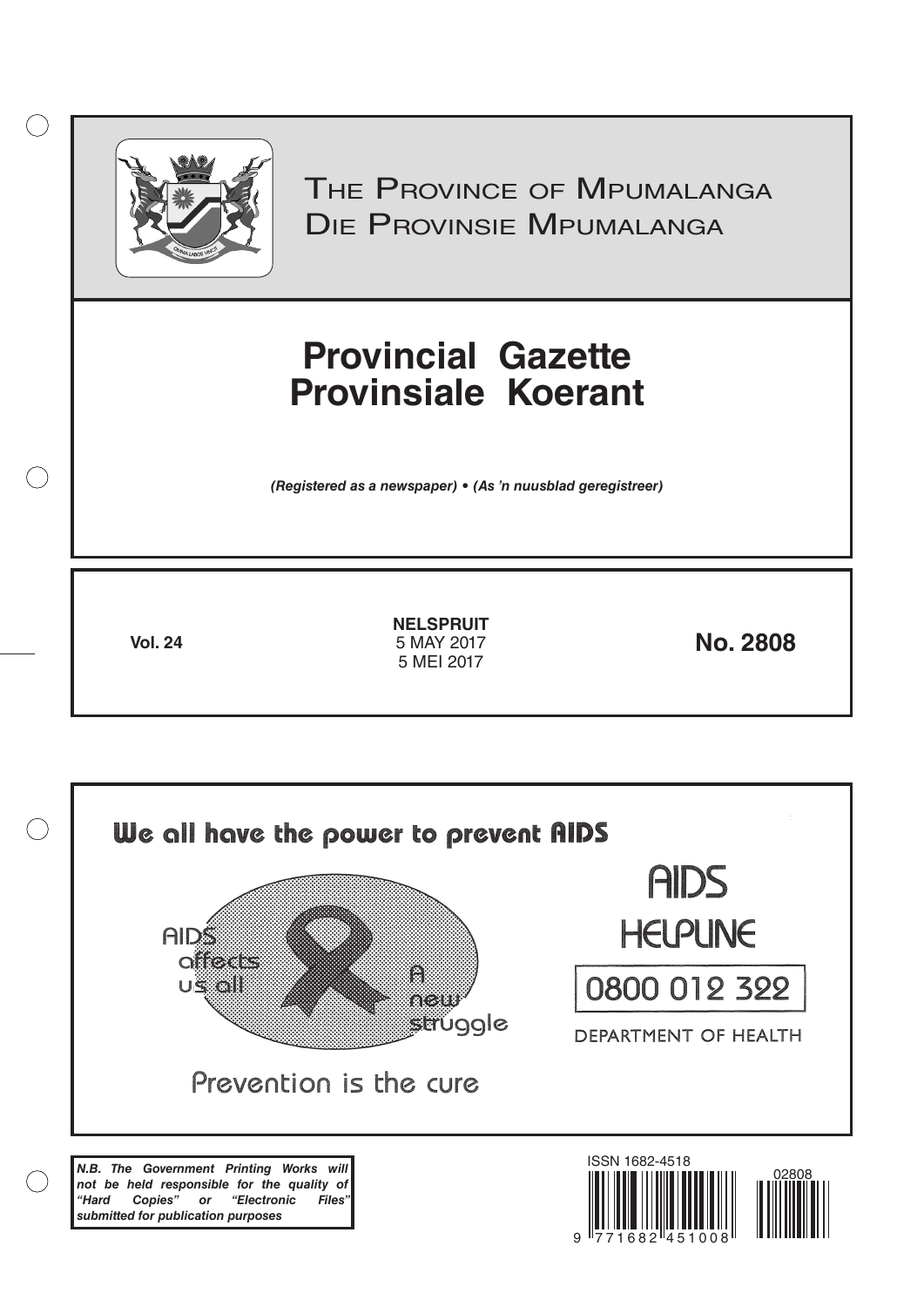# **IMPORTANT NOTICE:**

**The GovernmenT PrinTinG Works Will noT be held resPonsible for any errors ThaT miGhT occur due To The submission of incomPleTe / incorrecT / illeGible coPy.**

**no fuTure queries Will be handled in connecTion WiTh The above.**

## **CONTENTS**

|                |                                                                                                                                                                                                                                                                                                       | Gazette<br>No. | Page<br>No. |
|----------------|-------------------------------------------------------------------------------------------------------------------------------------------------------------------------------------------------------------------------------------------------------------------------------------------------------|----------------|-------------|
|                | <b>GENERAL NOTICES • ALGEMENE KENNISGEWINGS</b>                                                                                                                                                                                                                                                       |                |             |
| 39             | Town Planning and Townships Ordinance, 1986: Rezoning of Erf 3743 Ermelo Extension 14; rezoning of Erf                                                                                                                                                                                                | 2808           | 11          |
| 39             | Ordonnansie op Dorpsbeplanning en Dorpe, 1986: Hersonering van Erf 3743 Ermelo Uitbreiding 14;<br>hersonering van Erf 3263 Ermelo Uitbreiding 14; en hersonering van die Restant van Erf 438 Ermelo                                                                                                   | 2808           | 11          |
| 42             | Emakhazeni Spatial Planning and Land Use Management By-law 2015: Siyathuthuka Extension 12                                                                                                                                                                                                            | 2808           | 12          |
| 42             | Emakhazeni Ruimtelike Beplanning en Grondgebruiksbeheer Verordening 2015: Siyathuthuka Uitbreiding 12                                                                                                                                                                                                 |                |             |
|                | <b>PROCLAMATION • PROKLAMASIE</b>                                                                                                                                                                                                                                                                     |                |             |
| 10             |                                                                                                                                                                                                                                                                                                       | 2808           | 14          |
|                | <b>PROVINCIAL NOTICES • PROVINSIALE KENNISGEWINGS</b>                                                                                                                                                                                                                                                 |                |             |
| 35<br>35<br>36 | Steve Tshwete Spatial Planning and Land Use Management By-law, 2016: Erf 318, Hendrina<br>Steve Tshwete Ruimtelike Beplanning en Grondgebruiksbestuursverordening, 2016: Erf 318, Hendrina<br>Msukaligwa Local Municipality Spatial Planning and Land Use Management By-law, 2016: Portion 25, of the | 2808<br>2808   | 14<br>15    |
| 36             | Msukaligwa Plaaslike Munisipaliteit Ruimtelike Beplanning en Grondgebruikbestuursverordening, 2016:                                                                                                                                                                                                   | 2808           | 16          |
|                |                                                                                                                                                                                                                                                                                                       | 2808           | 17          |
|                | <b>LOCAL AUTHORITY NOTICES • PLAASLIKE OWERHEIDS KENNISGEWINGS</b>                                                                                                                                                                                                                                    |                |             |
| 38             | Dr JS Moroka Spatial Planning and Land Use Management By-Law: Notice of application for establishment of a                                                                                                                                                                                            | 2808           | 18          |
| 38             | Dr J.S. Moroka By-Wet op Ruimtelike Beplanning en Grondgebruikbeheer: Kennisgewing van aansoek vir                                                                                                                                                                                                    | 2808           | 19          |
| 39             | Mbombela By-law on Spatial Planning and Land Use Management, 2015: Rezoning of Portion 2 of Erf 36, West                                                                                                                                                                                              | 2808           | 19          |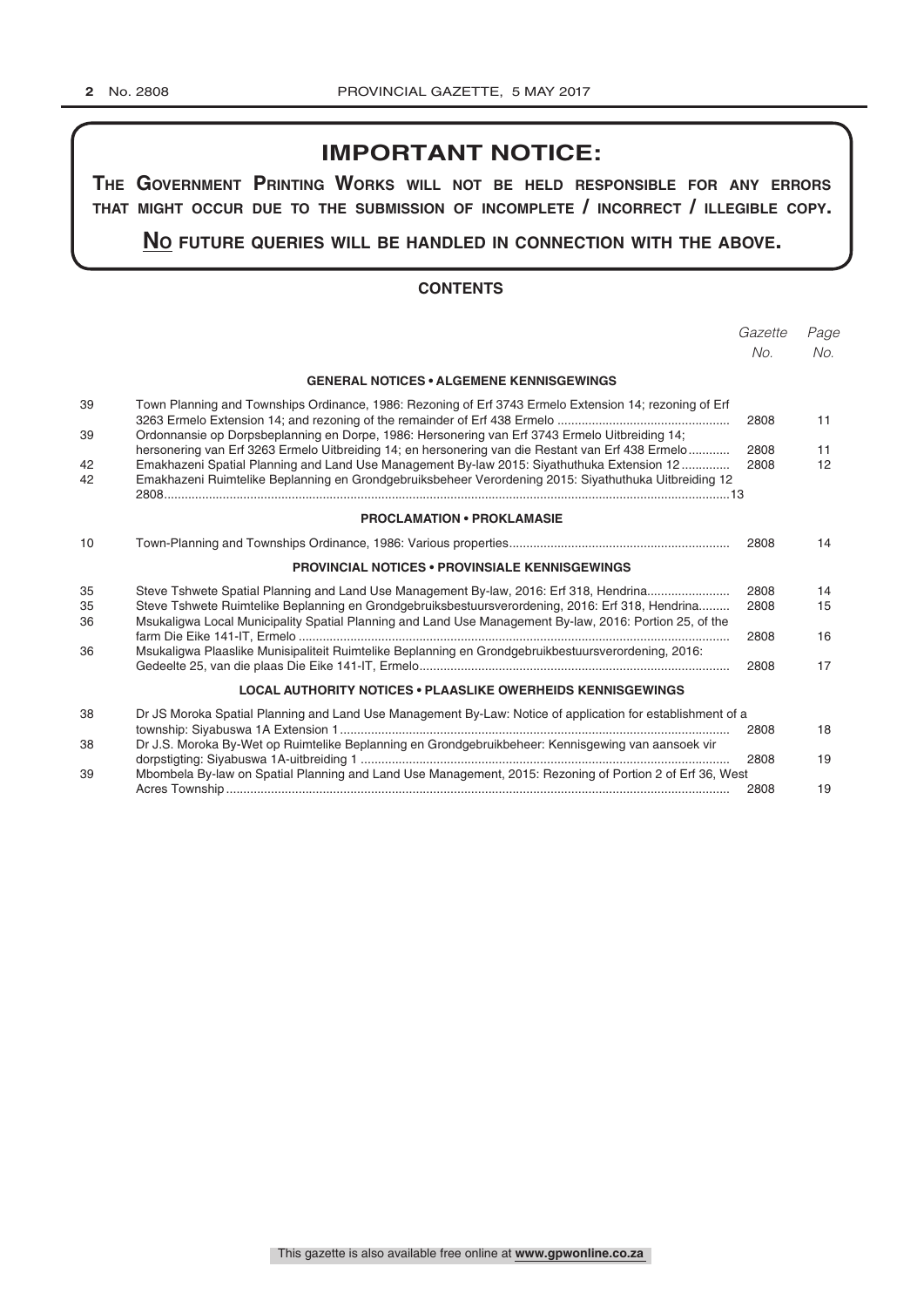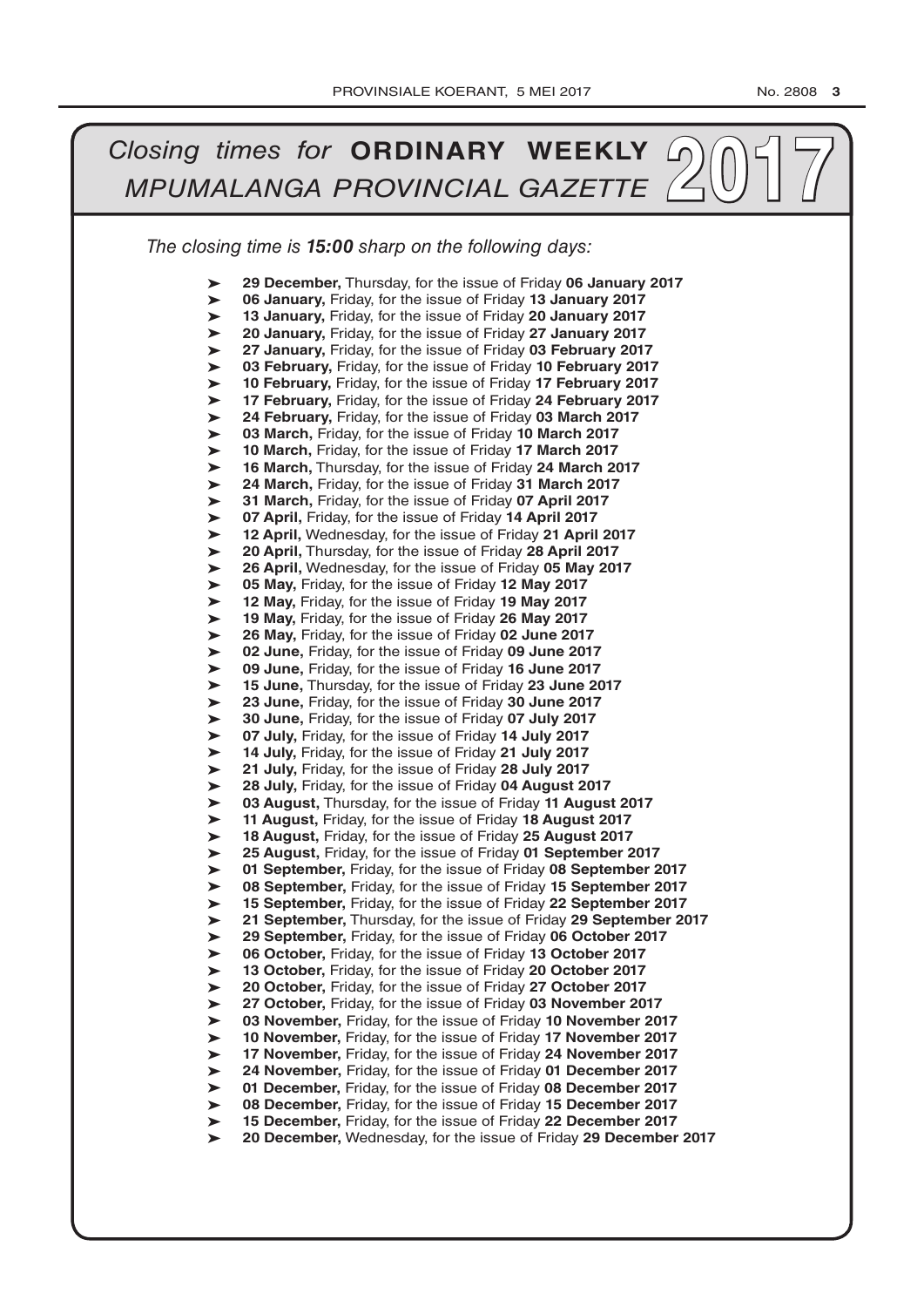# **LIST OF TARIFF RATES** FOR PUBLICATION OF NOTICES **COMMENCEMENT: 1 APRIL 2016**

# **NATIONAL AND PROVINCIAL**

Notice sizes for National, Provincial & Tender gazettes 1/4, 2/4, 3/4, 4/4 per page. Notices submitted will be charged at R1000 per full page, pro-rated based on the above categories.

| <b>Pricing for National, Provincial - Variable Priced Notices</b> |                          |                      |  |
|-------------------------------------------------------------------|--------------------------|----------------------|--|
| Notice Type                                                       | <b>Page Space</b>        | <b>New Price (R)</b> |  |
| Ordinary National, Provincial                                     | 1/4 - Quarter Page       | 250.00               |  |
| Ordinary National, Provincial                                     | 2/4 - Half Page          | 500.00               |  |
| Ordinary National, Provincial                                     | 3/4 - Three Quarter Page | 750.00               |  |
| Ordinary National, Provincial                                     | 4/4 - Full Page          | 1000.00              |  |

# **EXTRA-ORDINARY**

All Extra-ordinary National and Provincial gazette notices are non-standard notices and attract a variable price based on the number of pages submitted.

The pricing structure for National and Provincial notices which are submitted as **Extra ordinary submissions** will be charged at **R3000** per page.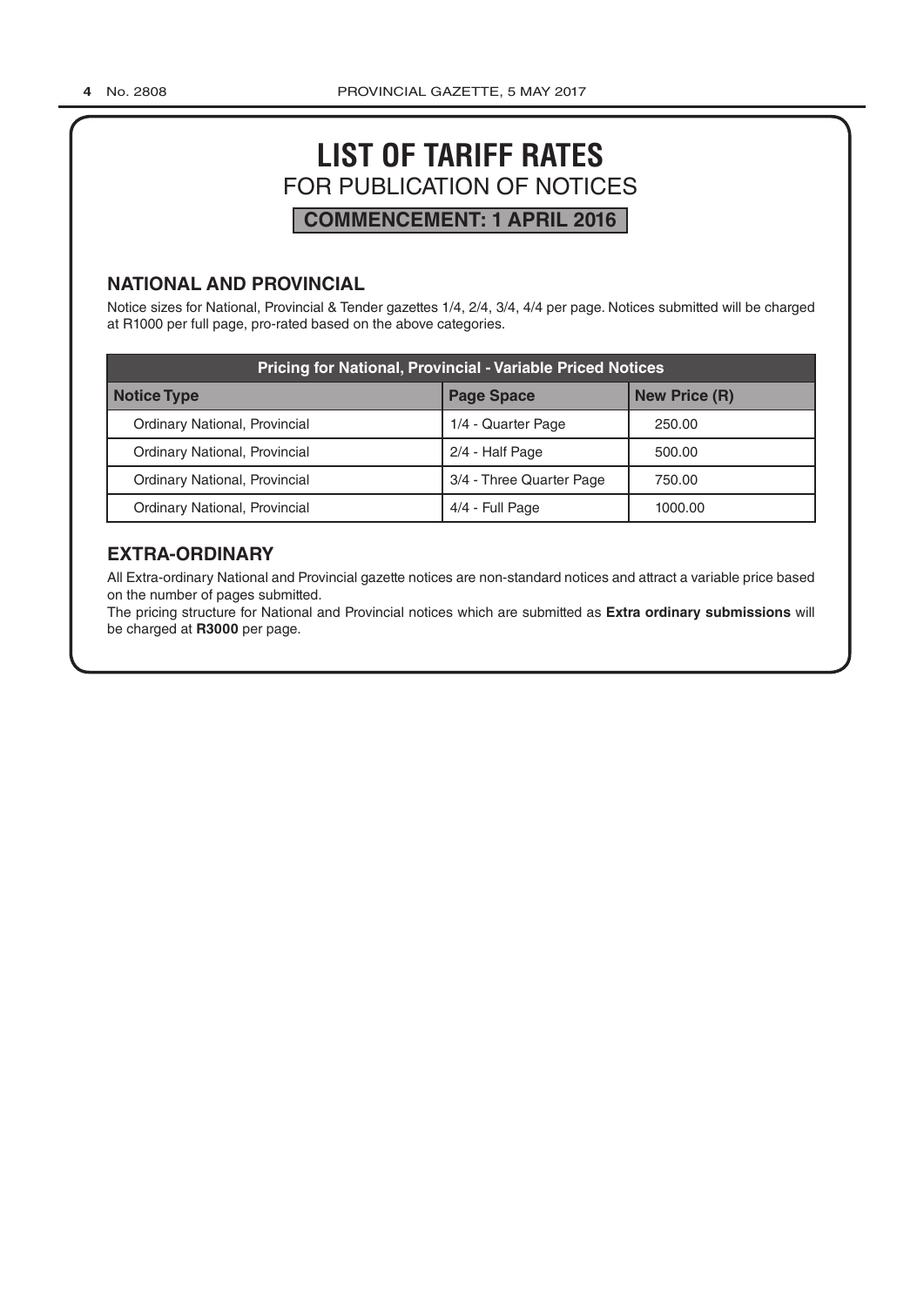The **Government Printing Works** (**GPW**) has established rules for submitting notices in line with its electronic notice processing system, which requires the use of electronic *Adobe* Forms. Please ensure that you adhere to these guidelines when completing and submitting your notice submission.

# **Closing Times for ACCepTAnCe of noTiCes**

- 1. The *Government Gazette* and *Government Tender Bulletin* are weekly publications that are published on Fridays and the closing time for the acceptance of notices is strictly applied according to the scheduled time for each gazette.
- 2. Please refer to the Submission Notice Deadline schedule in the table below. This schedule is also published online on the Government Printing works website www.gpwonline.co.za

All re-submissions will be subject to the standard cut-off times. **All notices received after the closing time will be rejected**.

| <b>Government Gazette Type</b>                   | <b>Publication</b><br><b>Frequency</b> | <b>Publication Date</b>                              | <b>Submission Deadline</b>                              | <b>Cancellations Deadline</b>                   |
|--------------------------------------------------|----------------------------------------|------------------------------------------------------|---------------------------------------------------------|-------------------------------------------------|
| <b>National Gazette</b>                          | Weekly                                 | Friday                                               | Friday 15h00 for next Friday                            | Tuesday, 12h00 - 3 days<br>prior to publication |
| <b>Regulation Gazette</b>                        | Weekly                                 | Friday                                               | Friday 15h00, to be published<br>the following Friday   | Tuesday, 12h00 - 3 days<br>prior to publication |
| <b>Petrol Price Gazette</b>                      | As required                            | First Wednesday of<br>the month                      | One week before publication                             | 3 days prior to<br>publication                  |
| <b>Road Carrier Permits</b>                      | Weekly                                 | Friday                                               | Thursday 15h00, to be<br>published the following Friday | 3 days prior to<br>publication                  |
| Unclaimed Monies (justice,<br>labour or lawyers) | January / As<br>required<br>2 per year | Any                                                  | 15 January / As required                                | 3 days prior to<br>publication                  |
| Parliament (acts, white paper,<br>green paper)   | As required                            | Any                                                  |                                                         | 3 days prior to<br>publication                  |
| <b>Manuals</b>                                   | As required                            | Any                                                  | <b>None</b>                                             | <b>None</b>                                     |
| <b>State of Budget</b><br>(National Treasury)    | <b>Monthly</b>                         | Any                                                  | 7 days prior to publication                             | 3 days prior to<br>publication                  |
| Legal Gazettes A, B and C                        | Weekly                                 | Friday                                               | One week before publication                             | Tuesday, 12h00 - 3 days<br>prior to publication |
| <b>Tender Bulletin</b>                           | Weekly                                 | Friday                                               | Friday 15h00 for next Friday                            | Tuesday, 12h00 - 3 days<br>prior to publication |
| Gauteng                                          | Weekly                                 | Wednesday                                            | Two weeks before publication                            | 3 days after submission<br>deadline             |
| Eastern Cape                                     | Weekly                                 | Monday                                               | One week before publication                             | 3 days prior to<br>publication                  |
| Northern Cape                                    | Weekly                                 | Monday                                               | One week before publication                             | 3 days prior to<br>publication                  |
| <b>North West</b>                                | Weekly                                 | Tuesday                                              | One week before publication                             | 3 days prior to<br>publication                  |
| KwaZulu-Natal                                    | Weekly                                 | Thursday                                             | One week before publication                             | 3 days prior to<br>publication                  |
| Limpopo                                          | Weekly                                 | Friday                                               | One week before publication                             | 3 days prior to<br>publication                  |
| Mpumalanga                                       | Weekly                                 | Friday                                               | One week before publication                             | 3 days prior to<br>publication                  |
| <b>Gauteng Liquor License</b><br>Gazette         | Monthly                                | Wednesday before<br>the First Friday of the<br>month | Two weeks before publication                            | 3 days after submission<br>deadline             |
| Northern Cape Liquor License<br>Gazette          | Monthly                                | First Friday of the<br>month                         | Two weeks before publication                            | 3 days after submission<br>deadline             |
| National Liquor License Gazette                  | Monthly                                | First Friday of the<br>month                         | Two weeks before publication                            | 3 days after submission<br>deadline             |
| Mpumalanga Liquor License<br>Gazette             | 2 per month                            | Second & Fourth<br>Friday                            | One week before                                         | 3 days prior to<br>publication                  |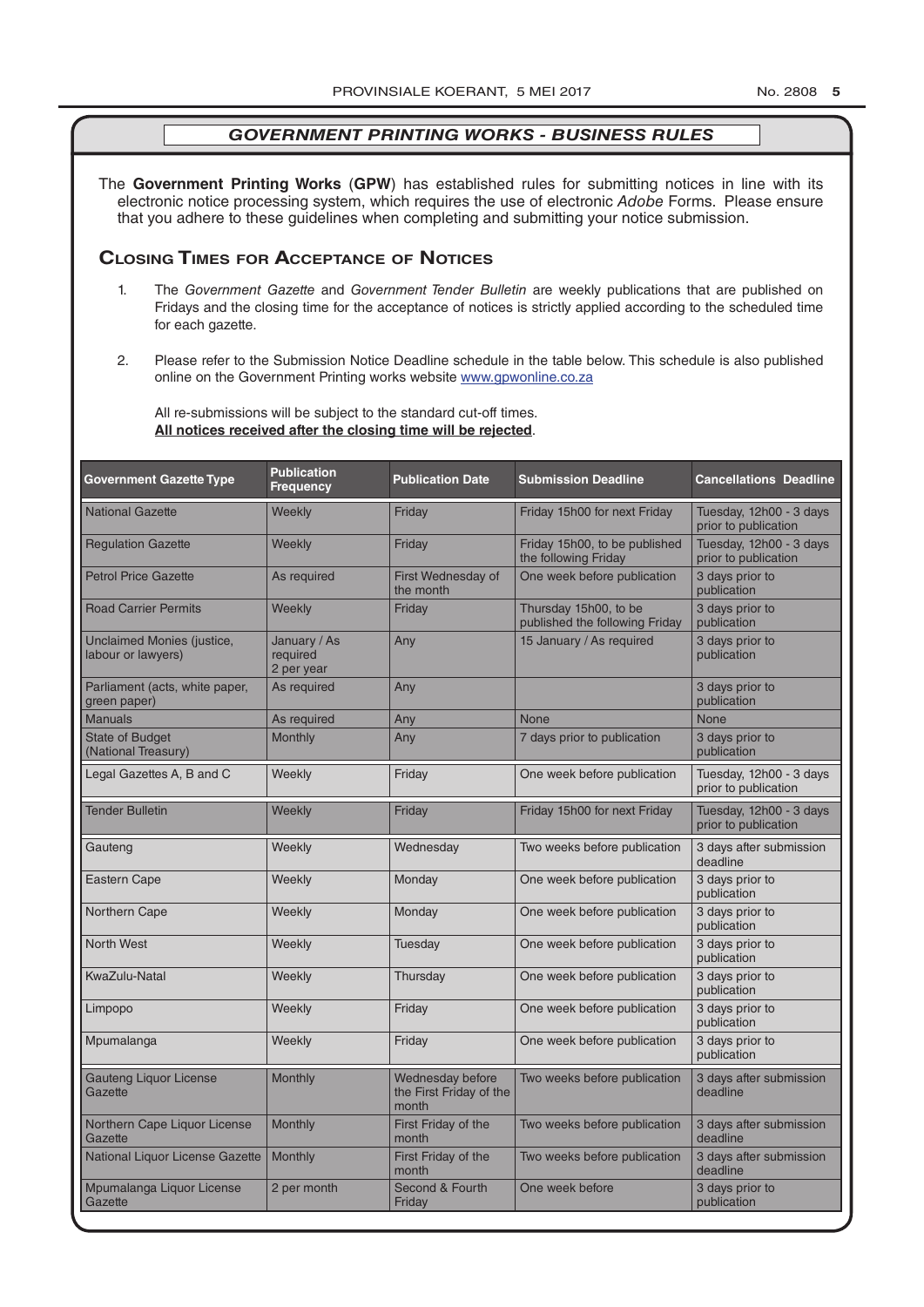### **exTrAordinAry gAzeTTes**

3. *Extraordinary Gazettes* can have only one publication date. If multiple publications of an *Extraordinary Gazette* are required, a separate Z95/Z95Prov *Adobe* Forms for each publication date must be submitted.

# **NOTICE SUBMISSION PROCESS**

- 4. Download the latest *Adobe* form, for the relevant notice to be placed, from the **Government Printing Works** website www.gpwonline.co.za.
- 5. The *Adobe* form needs to be completed electronically using *Adobe Acrobat* / *Acrobat Reader*. Only electronically completed *Adobe* forms will be accepted. No printed, handwritten and/or scanned *Adobe* forms will be accepted.
- 6. The completed electronic *Adobe* form has to be submitted via email to submit.egazette@gpw.gov.za. The form needs to be submitted in its original electronic *Adobe* format to enable the system to extract the completed information from the form for placement in the publication.
- 7. Every notice submitted **must** be accompanied by an official **GPW** quotation. This must be obtained from the *eGazette* Contact Centre.
- 8. Each notice submission should be sent as a single email. The email **must** contain **all documentation relating to a particular notice submission**.
	- 8.1. Each of the following documents must be attached to the email as a separate attachment:
		- 8.1.1. An electronically completed *Adobe* form, specific to the type of notice that is to be placed.
			- 8.1.1.1. For National *Government Gazette* or *Provincial Gazette* notices, the notices must be accompanied by an electronic Z95 or Z95Prov *Adobe* form
			- 8.1.1.2. The notice content (body copy) **MUST** be a separate attachment.
		- 8.1.2. A copy of the official **Government Printing Works** quotation you received for your notice . *(Please see Quotation section below for further details)*
		- 8.1.3. A valid and legible Proof of Payment / Purchase Order: **Government Printing Works** account customer must include a copy of their Purchase Order*.* **Non**-**Government Printing Works** account customer needs to submit the proof of payment for the notice
		- 8.1.4. Where separate notice content is applicable (Z95, Z95 Prov and TForm 3, it should **also** be attached as a separate attachment. *(Please see the Copy Section below, for the specifications)*.
		- 8.1.5. Any additional notice information if applicable.
- 9. The electronic *Adobe* form will be taken as the primary source for the notice information to be published. Instructions that are on the email body or covering letter that contradicts the notice form content will not be considered. The information submitted on the electronic *Adobe* form will be published as-is.
- 10. To avoid duplicated publication of the same notice and double billing, Please submit your notice **ONLY ONCE.**
- 11. Notices brought to **GPW** by "walk-in" customers on electronic media can only be submitted in *Adobe* electronic form format. All "walk-in" customers with notices that are not on electronic *Adobe* forms will be routed to the Contact Centre where they will be assisted to complete the forms in the required format.
- 12. Should a customer submit a bulk submission of hard copy notices delivered by a messenger on behalf of any organisation e.g. newspaper publisher, the messenger will be referred back to the sender as the submission does not adhere to the submission rules.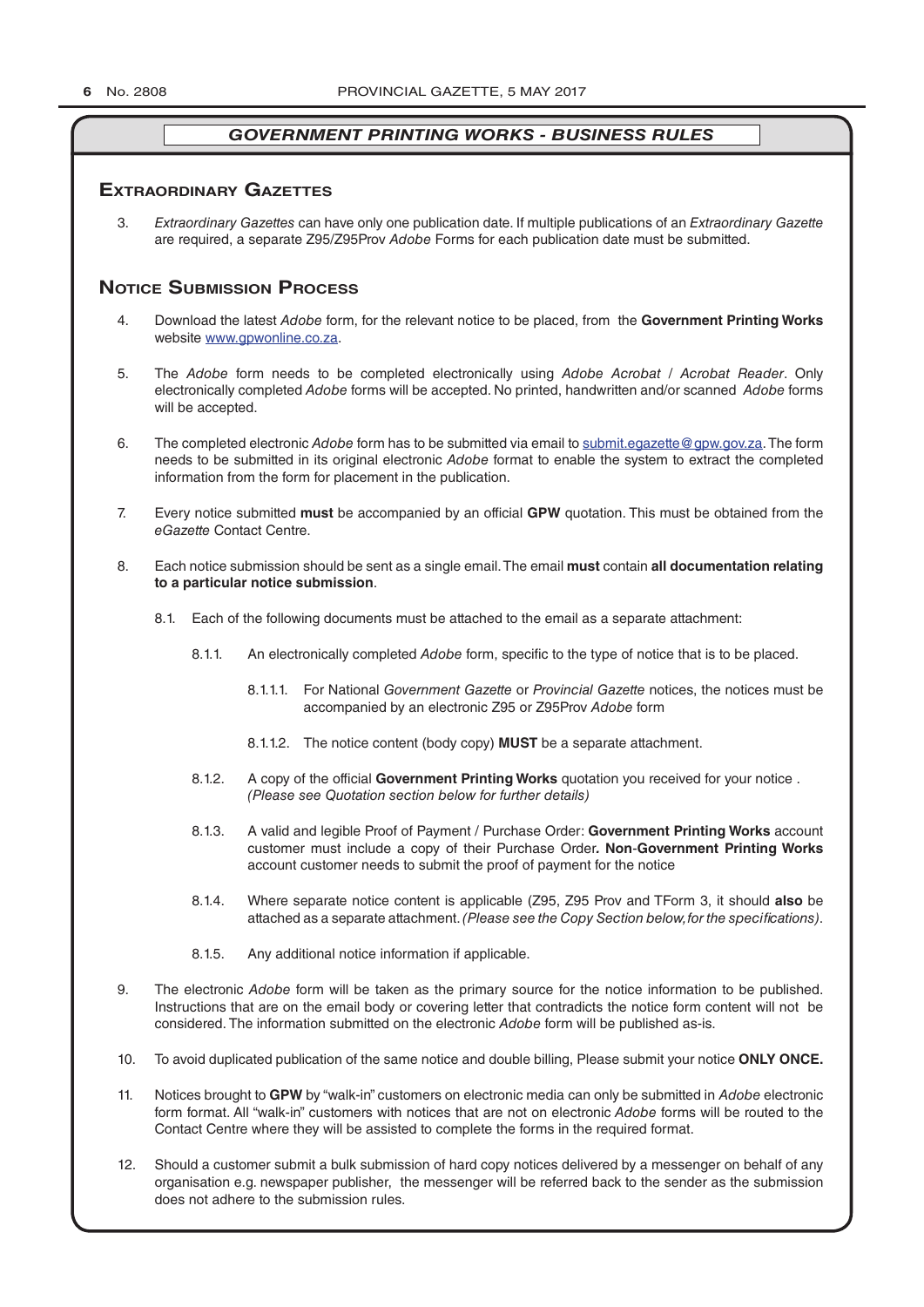#### **QuoTATions**

- 13. Quotations are valid until the next tariff change.
	- 13.1. *Take note:* **GPW**'s annual tariff increase takes place on *1 April* therefore any quotations issued, accepted and submitted for publication up to *31 March* will keep the old tariff. For notices to be published from 1 April, a quotation must be obtained from **GPW** with the new tariffs. Where a tariff increase is implemented during the year, **GPW** endeavours to provide customers with 30 days' notice of such changes.
- 14. Each quotation has a unique number.
- 15. Form Content notices must be emailed to the *eGazette* Contact Centre for a quotation.
	- 15.1. The *Adobe* form supplied is uploaded by the Contact Centre Agent and the system automatically calculates the cost of your notice based on the layout/format of the content supplied.
	- 15.2. It is critical that these *Adobe* Forms are completed correctly and adhere to the guidelines as stipulated by **GPW**.

#### 16. **APPLICABLE ONLY TO GPW ACCOUNT HOLDERS**:

- 16.1. **GPW** Account Customers must provide a valid **GPW** account number to obtain a quotation.
- 16.2. Accounts for **GPW** account customers **must** be active with sufficient credit to transact with **GPW** to submit notices.
	- 16.2.1. If you are unsure about or need to resolve the status of your account, please contact the **GPW** Finance Department prior to submitting your notices. (If the account status is not resolved prior to submission of your notice, the notice will be failed during the process).

#### 17. **APPLICABLE ONLY TO CASH CUSTOMERS:**

- 17.1. Cash customers doing **bulk payments** must use a **single email address** in order to use the **same proof of payment** for submitting multiple notices.
- 18. The responsibility lies with you, the customer, to ensure that the payment made for your notice(s) to be published is sufficient to cover the cost of the notice(s).
- 19. Each quotation will be associated with one proof of payment / purchase order / cash receipt.
	- 19.1. This means that **the quotation number can only be used once to make a payment.**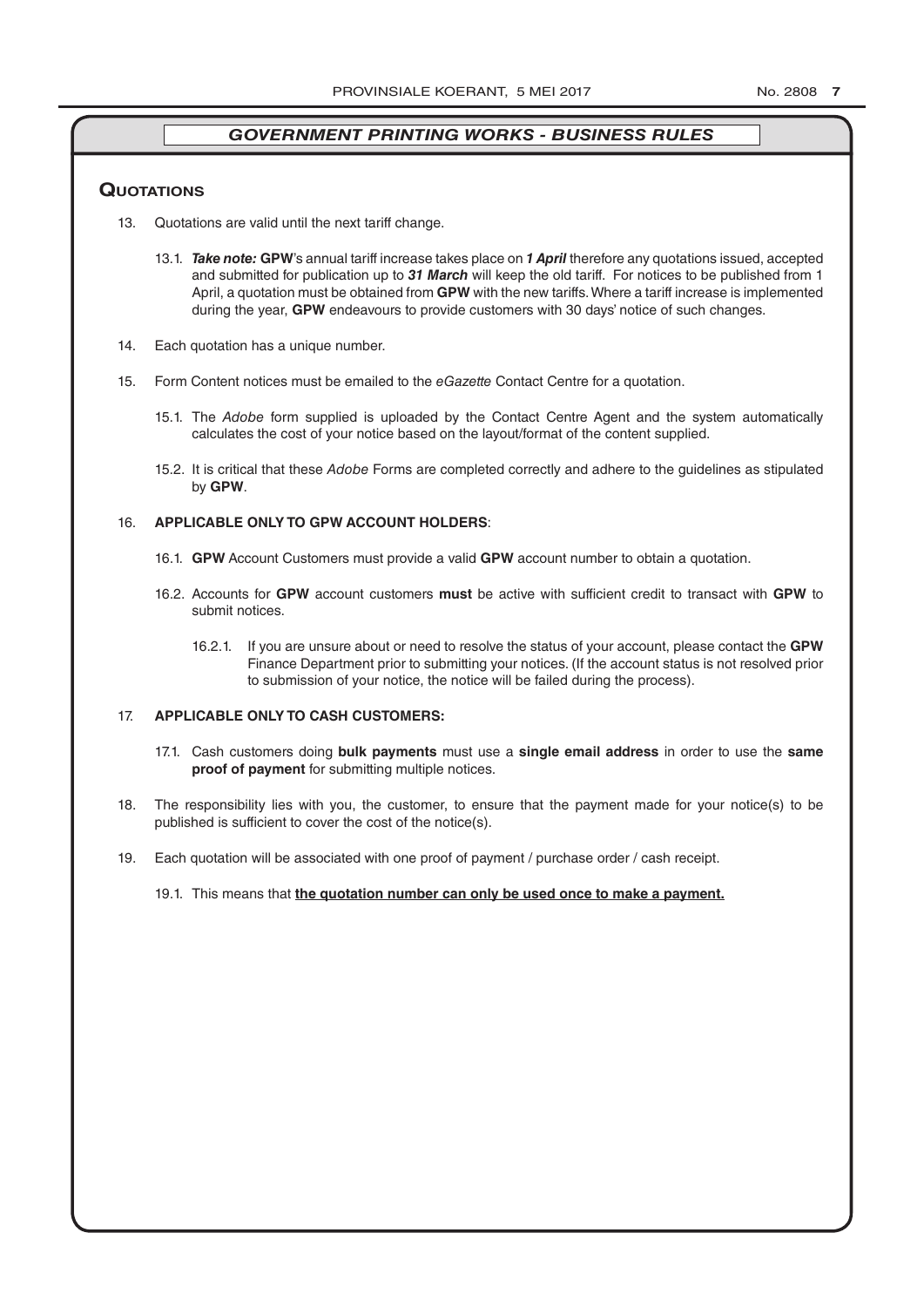# **COPY (SEPARATE NOTICE CONTENT DOCUMENT)**

- 20. Where the copy is part of a separate attachment document for Z95, Z95Prov and TForm03
	- 20.1. Copy of notices must be supplied in a separate document and may not constitute part of any covering letter, purchase order, proof of payment or other attached documents.

The content document should contain only one notice. (You may include the different translations of the same notice in the same document).

20.2. The notice should be set on an A4 page, with margins and fonts set as follows:

Page size  $=$  A4 Portrait with page margins: Top  $=$  40mm, LH/RH  $=$  16mm, Bottom  $=$  40mm; Use font size: Arial or Helvetica 10pt with 11pt line spacing;

Page size = A4 Landscape with page margins: Top = 16mm, LH/RH = 40mm, Bottom = 16mm; Use font size: Arial or Helvetica 10pt with 11pt line spacing;

# **CAnCellATions**

- 21. Cancellation of notice submissions are accepted by **GPW** according to the deadlines stated in the table above in point 2. Non-compliance to these deadlines will result in your request being failed. Please pay special attention to the different deadlines for each gazette. Please note that any notices cancelled after the cancellation deadline will be published and charged at full cost.
- 22. Requests for cancellation must be sent by the original sender of the notice and must accompanied by the relevant notice reference number (N-) in the email body.

# **AmendmenTs To noTiCes**

23. With effect from 01 October 2015, **GPW** will not longer accept amendments to notices. The cancellation process will need to be followed according to the deadline and a new notice submitted thereafter for the next available publication date.

# **REJECTIONS**

- 24. All notices not meeting the submission rules will be rejected to the customer to be corrected and resubmitted. Assistance will be available through the Contact Centre should help be required when completing the forms. (012-748 6200 or email info.egazette@gpw.gov.za). Reasons for rejections include the following:
	- 24.1. Incorrectly completed forms and notices submitted in the wrong format, will be rejected.
	- 24.2. Any notice submissions not on the correct *Adobe* electronic form, will be rejected.
	- 24.3. Any notice submissions not accompanied by the proof of payment / purchase order will be rejected and the notice will not be processed.
	- 24.4. Any submissions or re-submissions that miss the submission cut-off times will be rejected to the customer. The Notice needs to be re-submitted with a new publication date.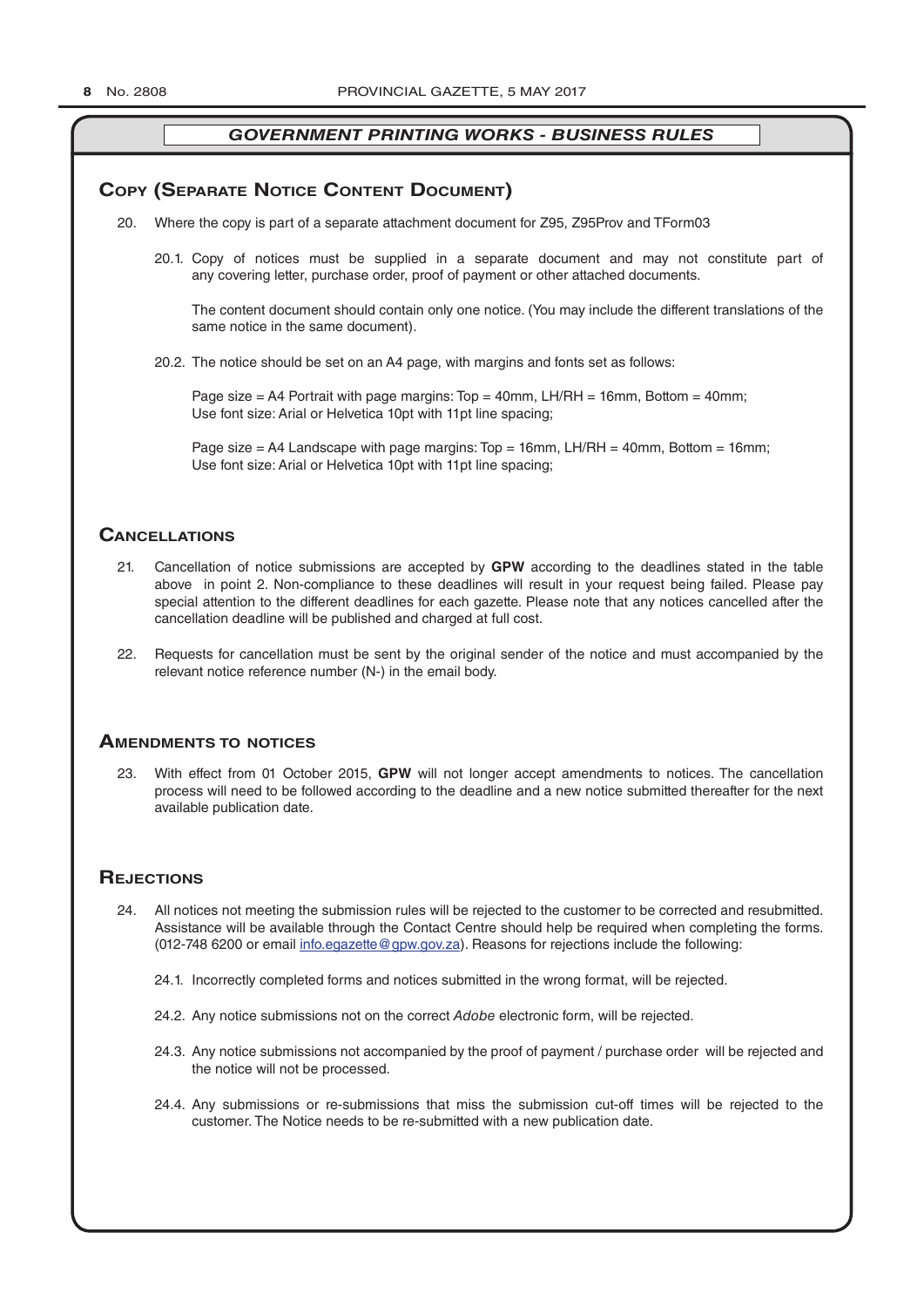#### **ApprovAl of noTiCes**

- 25. Any notices other than legal notices are subject to the approval of the Government Printer, who may refuse acceptance or further publication of any notice.
- 26. No amendments will be accepted in respect to separate notice content that was sent with a Z95 or Z95Prov notice submissions. The copy of notice in layout format (previously known as proof-out) is only provided where requested, for Advertiser to see the notice in final Gazette layout. Should they find that the information submitted was incorrect, they should request for a notice cancellation and resubmit the corrected notice, subject to standard submission deadlines. The cancellation is also subject to the stages in the publishing process, i.e. If cancellation is received when production (printing process) has commenced, then the notice cannot be cancelled.

# **governmenT prinTer indemnified AgAinsT liAbiliTy**

- 27. The Government Printer will assume no liability in respect of—
	- 27.1. any delay in the publication of a notice or publication of such notice on any date other than that stipulated by the advertiser;
	- 27.2. erroneous classification of a notice, or the placement of such notice in any section or under any heading other than the section or heading stipulated by the advertiser;
	- 27.3. any editing, revision, omission, typographical errors or errors resulting from faint or indistinct copy.

#### **liAbiliTy of AdverTiser**

28. Advertisers will be held liable for any compensation and costs arising from any action which may be instituted against the Government Printer in consequence of the publication of any notice.

# **CusTomer inQuiries**

Many of our customers request immediate feedback/confirmation of notice placement in the gazette from our Contact Centre once they have submitted their notice – While **GPW** deems it one of their highest priorities and responsibilities to provide customers with this requested feedback and the best service at all times, we are only able to do so once we have started processing your notice submission.

**GPW** has a 2-working day turnaround time for processing notices received according to the business rules and deadline submissions.

Please keep this in mind when making inquiries about your notice submission at the Contact Centre.

- 29. Requests for information, quotations and inquiries must be sent to the Contact Centre ONLY.
- 30. Requests for Quotations (RFQs) should be received by the Contact Centre at least **2 working days** before the submission deadline for that specific publication.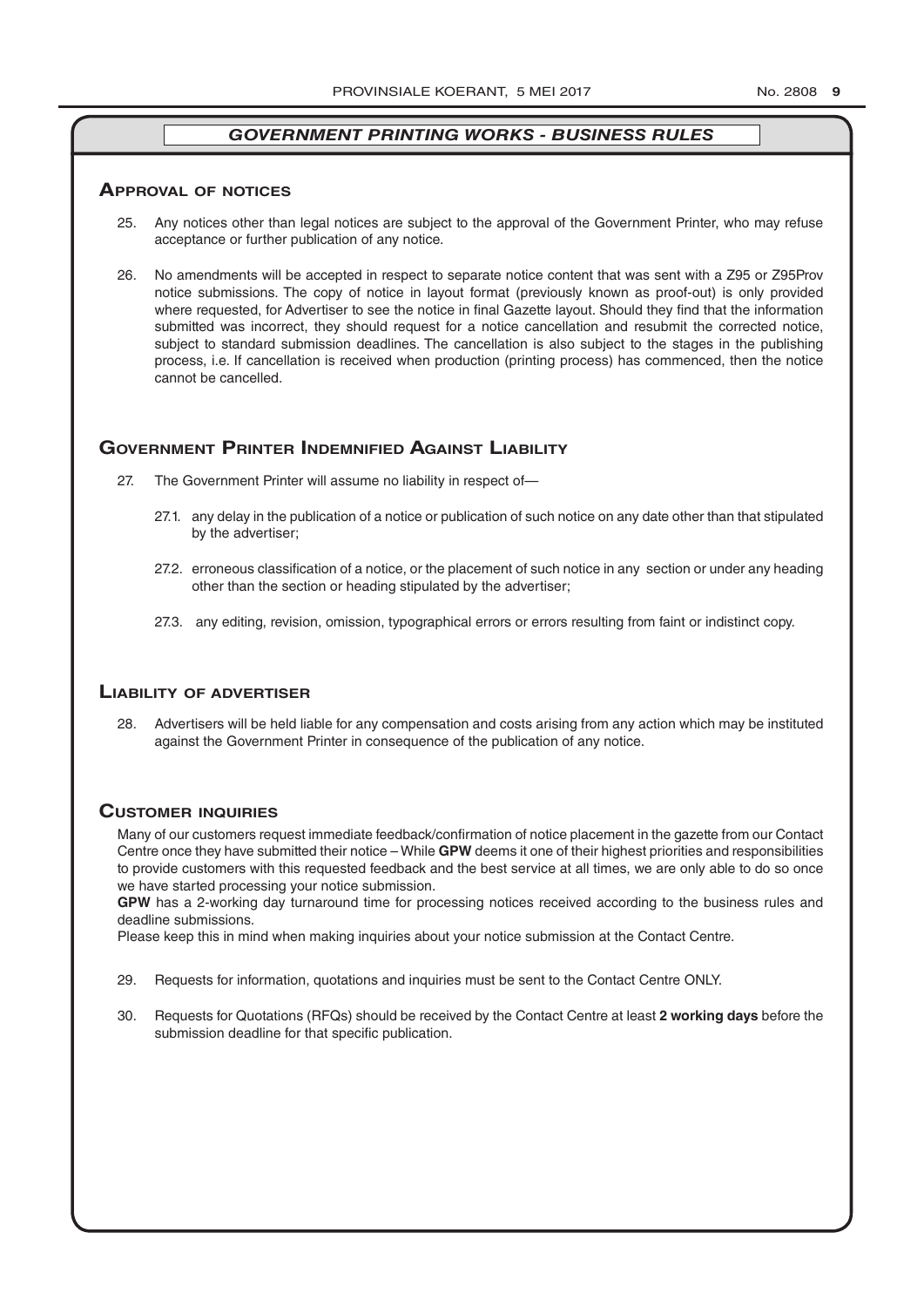#### **pAymenT of CosT**

- 31. The Request for Quotation for placement of the notice should be sent to the Gazette Contact Centre as indicated above, prior to submission of notice for advertising.
- 32. Payment should then be made, or Purchase Order prepared based on the received quotation, prior to the submission of the notice for advertising as these documents i.e. proof of payment or Purchase order will be required as part of the notice submission, as indicated earlier.
- 33. Every proof of payment must have a valid **GPW** quotation number as a reference on the proof of payment document.
- 34. Where there is any doubt about the cost of publication of a notice, and in the case of copy, an enquiry, accompanied by the relevant copy, should be addressed to the Gazette Contact Centre, **Government Printing Works**, Private Bag X85, Pretoria, 0001 email: info.egazette@gpw.gov.za before publication.
- 35. Overpayment resulting from miscalculation on the part of the advertiser of the cost of publication of a notice will not be refunded, unless the advertiser furnishes adequate reasons why such miscalculation occurred. In the event of underpayments, the difference will be recovered from the advertiser, and future notice(s) will not be published until such time as the full cost of such publication has been duly paid in cash or electronic funds transfer into the **Government Printing Works** banking account.
- 36. In the event of a notice being cancelled, a refund will be made only if no cost regarding the placing of the notice has been incurred by the **Government Printing Works**.
- 37. The **Government Printing Works** reserves the right to levy an additional charge in cases where notices, the cost of which has been calculated in accordance with the List of Fixed Tariff Rates, are subsequently found to be excessively lengthy or to contain overmuch or complicated tabulation.

# **proof of publiCATion**

- 38. Copies of any of the *Government Gazette* or *Provincial Gazette* can be downloaded from the **Government Printing Works** website www.gpwonline.co.za free of charge, should a proof of publication be required.
- 39. Printed copies may be ordered from the Publications department at the ruling price. The **Government Printing Works** will assume no liability for any failure to post or for any delay in despatching of such *Government Gazette*(s).

### *GOVERNMENT PRINTING WORKS CONTACT INFORMATION*

| <b>Physical Address:</b>                                 | <b>Postal Address:</b>                                              | <b>GPW Banking Details:</b>                 |
|----------------------------------------------------------|---------------------------------------------------------------------|---------------------------------------------|
| <b>Government Printing Works</b>                         | Private Bag X85                                                     | <b>Bank: ABSA Bosman Street</b>             |
| 149 Bosman Street                                        | Pretoria                                                            | Account No.: 405 7114 016                   |
| Pretoria                                                 | 0001                                                                | <b>Branch Code: 632-005</b>                 |
| For Gazette and Notice submissions: Gazette Submissions: |                                                                     | <b>E-mail:</b> submit.eqazette@gpw.gov.za   |
|                                                          | <b>For queries and quotations, contact: Gazette Contact Centre:</b> |                                             |
|                                                          |                                                                     | <b>Tel: 012-748 6200</b>                    |
| <b>Contact person for subscribers: Mrs M. Toka:</b>      |                                                                     | <b>E-mail:</b> subscriptions $@$ gpw.gov.za |
|                                                          |                                                                     | <b>Tel: 012-748-6066 / 6060 / 6058</b>      |
|                                                          |                                                                     | Fax: 012-323-9574                           |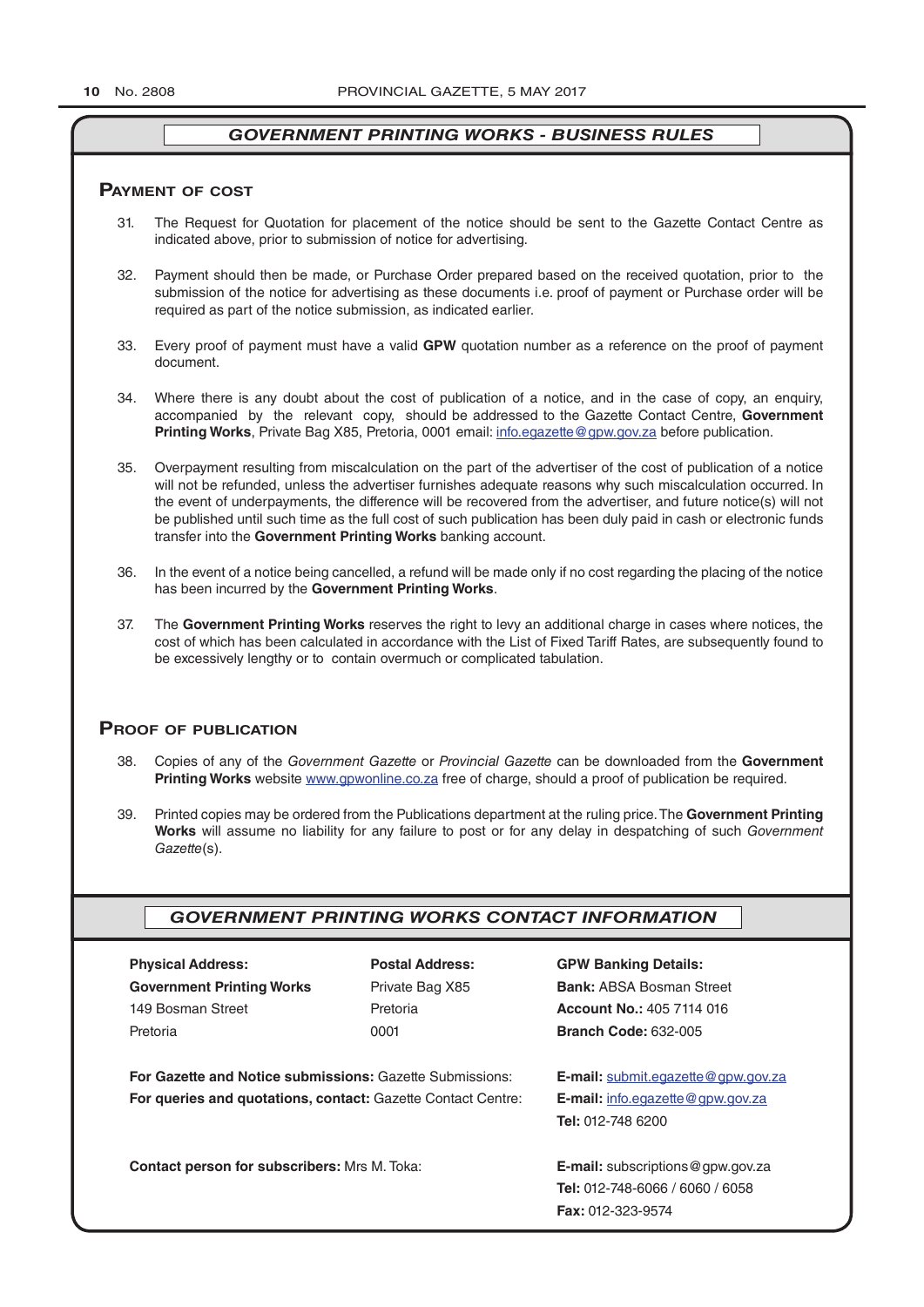# General Notices • Algemene Kennisgewings

### **NOTICE 39 OF 2017**

#### **ERMELO AMENDMENT SCHEMES 729, 732 & 733**

**NOTICE OF APPLICATION FOR AMENDMENT OF THE ERMELO TOWN PLANNING SCHEME, 1982 IN TERMS OF** *SECTION 56(1)(b)(i) OF THE TOWN PLANNING AND TOWNSHIPS ORDINANCE, 1986 (ORDINANCE 15/1986), READ NOTICE OF APPLICATION FOR AMENDMENT OF THE ERMELO TOWN PLANNING SCHEME, 1982 IN TERMS OF TOGETHER WITH THE REGULATIONS OF THE SPATIAL PLANNING AND LAND USE MANAGEMENT ACT, 16 OF 2013, SECTION 56(1)(b)(i) OF THE TOWN PLANNING AND TOWNSHIPS ORDINANCE, 1986 (ORDINANCE 15/1986), READ (SPLUMA). TOGETHER WITH THE REGULATIONS OF THE SPATIAL PLANNING AND LAND USE MANAGEMENT ACT, 16 OF 2013,* 

We, Reed & Partners Land Surveyors being the authorised agent of the owners of the respective properties described hereunder, hereby *Net*, Reed & Partners Land Surveyors being the authorised agent of the owners of the res give notice in terms of section 56(1)(b)(i) of the Town Planning and Townships Ordinance, 1986, read together with Act 16 of 2013, SPLUMA, that we have applied to the Municipality of Msukaligwa for the amendment of the Town Planning Scheme known as Ermelo Town Planning Scheme 1982 by the rezoning of the properties described hereunder, as follows: TOWN PLANNING SCHEME 1982 by the rezoning of the properties described hereunder, as follows:

#### **1. ERMELO AMENDMENT SCHEME 729:**

By the rezoning of Erf 3743 Ermelo Extension 14, situated at 12 Beekman Street, Ermelo from "Residential 1" to "Special for the purposes of a Guest House".  $B_1$  in rezoning of Erf 3743 Ermelo Extension 14, situated at 12 Beekman Street, Ermelo from "Residential 1" to "Special for the

#### 2. ERMELO AMENDMENT SCHEME 732: By the rezoning of Erf 3263 Ermelo Extension 14, situated at 22 Wessel Breytenbach Street, Ermelo from "Residential 1" to "Residential 3". By the rezoning of Erf 3263 Ermelo Extension 14, situated at 22 Wessel Breytenbach Street, Ermelo from "Residential 1" to

**3. ERMELO AMENDMENT SCHEME 733:** By the rezoning of the Remainder of Erf 438 Ermelo, situated at 50 Ennis Street, Ermelo, from "Residential 1" to "Special for a Guest House, Conference and Entertainment facilities". By the rezoning of the Remainder of Erf 438 Ermelo, situated at 50 Ennis Street, Ermelo, from "Residential 1" to "Special for a

Particulars of the applications will lie for inspection during normal office hours at the office of the Municipal Manager, Civic Centre, Taute Street, Ermelo for the period of 28 days from 21 April 2017. Particulars of the applications will no inspection during normal office hours at the office of the Municipal Manager, Civic Centre,

 Objections to or representations in respect of the applications must be lodged with or made in writing to the Municipal Manager at the Taute Street, Ermelo for the period of 28 days from 21 April 2017. above address or at P.O. Box 48, Ermelo, 2350 within a period of 28 days from 21 April 2017.

Address of at P.O. Box 10, Ermelo, 2350 within a period of 28 days from 21 April 2017.<br>Address of agent: Reed & Partners, Professional Land Surveyors, P.O. Box 132, Ermelo, 2350, Tel. No. 017 – 811 2348. Address of agent: Reed & Partners, Professional Land Surveyors, P.O. Box 132, Ermelo, 2350, Tel. No. 017 – 811 2348.

28-5 28-5

#### **KENNISGEWING 39 VAN 2017**

# **ERMELO WYSIGINGSKEMAS 729, 732 & 733 ERMELO WYSIGINGSKEMAS 729, 732 & 733**

#### *KENNISGEWING VAN AANSOEK OM WYSIGING VAN DIE ERMELO DORPSBEPLANNINGSKEMA, 1982 INGEVOLGE KENNISGEWING VAN AANSOEK OM WYSIGING VAN DIE ERMELO DORPSBEPLANNINGSKEMA, 1982 INGEVOLGE ARTIKEL 56(1)(b)(i) VAN DIE ORDONNANSIE OP DORPSBEPLANNING EN DORPE, 1986 (ORDONNANSIE 15 VAN 1986), ARTIKEL 56(1)(b)(i) VAN DIE ORDONNANSIE OP DORPSBEPLANNING EN DORPE, 1986 (ORDONNANSIE 15 VAN 1986), SAAMGELEES MET DIE BEPALINGS VAN DIE RUIMTELIKE BEPLANNING EN GRONDGEBRUIKSBESTUUR WET, 16 SAAMGELEES MET DIE BEPALINGS VAN DIE RUIMTELIKE BEPLANNING EN GRONDGEBRUIKSBESTUUR WET, 16 VAN 2013. VAN 2013.*

ons, Reed & Vennote Landmeters synde die gemagtigde agent van die eienaars van die onderskeie eiendomme hieronder beskryf, gee hiermee ingevolge artikel 56(1)(b)(i) van die Ordonnansie op Dorpsbeplanning en Dorpe, 1986, saamgelees met Wet 16 van 2013, SPLUMA, kennis dat ons by die Munisipaliteit van Msukaligwa aansoek gedoen het om die wysiging van die dorpsbeplanningskema bekend as Ermelo Dorpsbeplanningskema 1982 deur die hersonering van die eiendomme hieronder beskryf, soos volg: bekend as Ermelo Dorpsbeplanningskema 1982 deur die hersonering van die eiendomme hieronder beskryf, soos volg:

# **1. ERMELO WYSIGINGSKEMA 729: 1. ERMELO WYSIGINGSKEMA 729:**

Deur die hersonering van Erf 3743 Ermelo Uitbreiding 14, geleë te Beekmanstraat 12, Ermelo, van "Residensieel 1" na "Spesiaal vir Gastehuis". vir Gastehuis".

# **2. ERMELO WYSIGINGSKEMA 732: 2. ERMELO WYSIGINGSKEMA 732:**

Deur die hersonering van Erf 3263 Ermelo Uitbreiding 14, geleë te Wessel Breytenbachstraat 22, Ermelo van "Residensieel 1" na "Residensieel 3". "Residensieel 3".

# **3. ERMELO WYSIGINGSKEMA 733: 3. ERMELO WYSIGINGSKEMA 733:**

Deur die hersonering van die Restant van Erf 438 Ermelo, geleë te Ennisstraat 50, Ermelo, van "Residensieel 1" na "Spesiaal vir 'n Gastehuis, Konferensie fasilitiete en Onthaal geriewe". Gastehuis, Konferensie fasilitiete en Onthaal geriewe".

Besonderhede van die aansoeke lê ter insae gedurende gewone kantoorure by die kantoor van die Munisipale Bestuurder, Burgersentrum, Tautestraat, Ermelo vir 'n tydperk van 28 dae vanaf 21 April 2017. Burgersentrum, Tautestraat, Ermelo vir 'n tydperk van 28 dae vanaf 21 April 2017.

Besware teen of vertoë ten opsigte van die aansoeke moet binne 'n tydperk van 28 dae vanaf 21 April 2017 skriftelik by of tot die Munisipale Bestuurder by bovermelde adres of by Posbus 48, Ermelo, 2350 ingedien of gerig word. Munisipale Bestuurder by bovermelde adres of by Posbus 48, Ermelo, 2350 ingedien of gerig word.

Adres van agent: Reed & Vennote, Professionele Landmeters, Posbus 132, Ermelo, 2350, Tel. No. 017 – 811 2348. Adres van agent: Reed & Vennote, Professionele Landmeters, Posbus 132, Ermelo, 2350, Tel. No. 017 – 811 2348.

28-5 28-5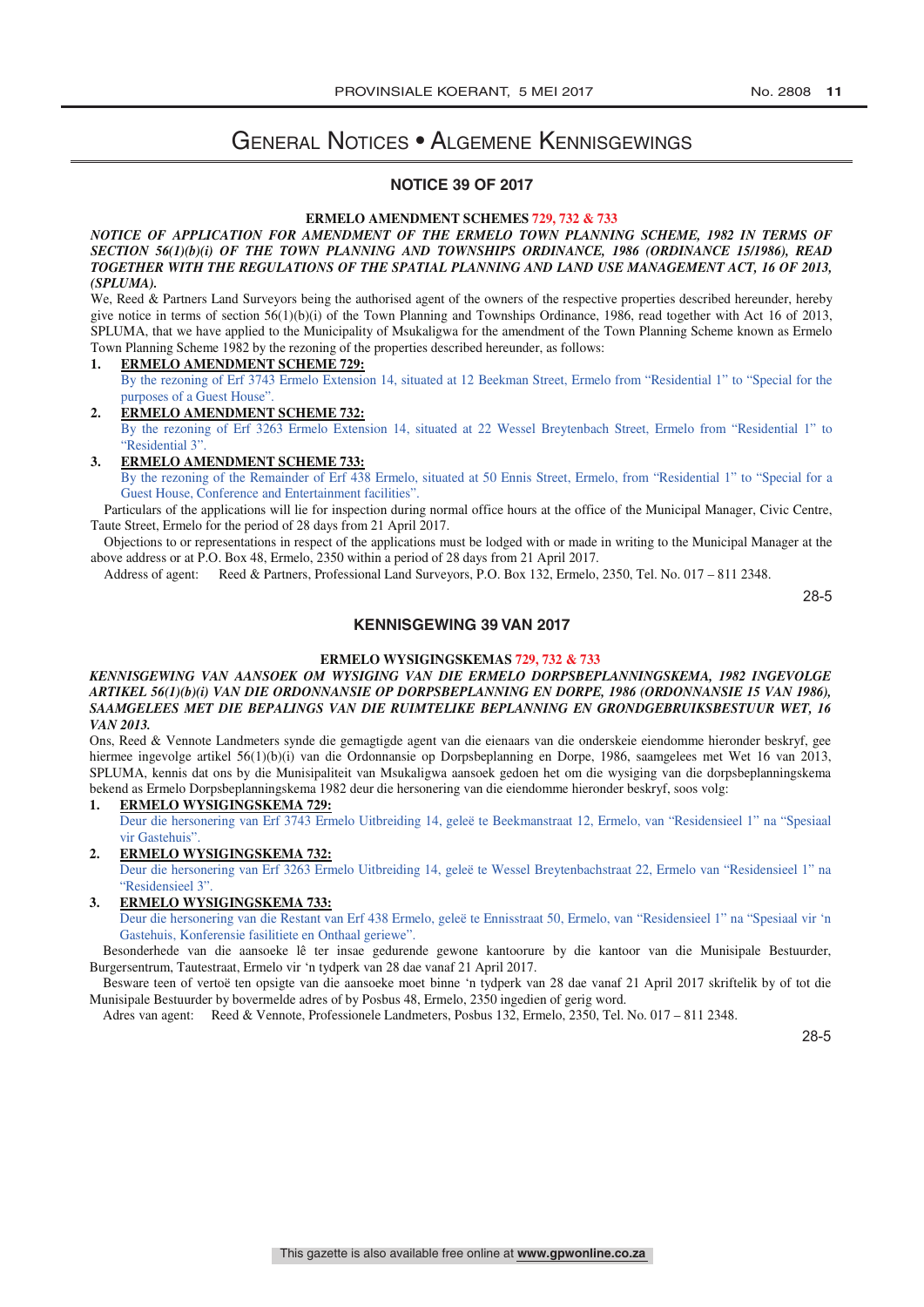#### **NOTICE 42 OF 2017**

# **NOTICE OF APPLICATION FOR TOWNSHIP ESTABLISHMENT IN TERMS OF CHAPTER V, OF THE EMAKHAZENI SPATIAL PLANNING AND LAND USE MANAGEMENT BY-LAW 2015.**

I, Magau Mulisa of MOK Development Consultants being the authorised agent of the owner of the property mentioned hereunder, hereby give notice in terms of Chapter V, of the Emakhazeni Spatial Planning and Land Use Management By-law 2015 that we have applied to Emakhazeni Local Municipality for the establishment of township as mentioned bellow.

### **ANNEXURES**

**Township name:** Siyathuthuka Extension 12

**Property description:** Remainder of Portion 3 of the Farm Tweefontein 357 JT (S25˚ 40' 55.2" and E30˚ 00' 32.3")

**Erven:** 487 Residential stands, 6 Business stands, 1 Community hall stand, 1 Crèche stand, 5 Public Open Space stands.

Particulars of the applications will lie for inspection during normal office hours for a period of 28 days from the first day of publication for this notice at the following office: Planning and Development Unit, Emakhazeni Local Municipality, 25 Scheepers Street, Belfast, 1100, at the following contact number: 013 253 7636 or alternatively contact the agent at 072 8212 763. The first day of publication for this notice is 05 May 2017 (Friday) and the second day is 12 May 2017 (Friday).

Comments or objections together with reasons therefore in respect of the application must state the following:(1) The name of the person or body, (2) the address or contact details at which the person or body concern will accept notice or service of documents, (3) the interest of the body or the person in the application, and (4) the reason for objection, comment or representation. This must be done not later than 13 June 2017 and must be submitted, to The Municipal Manager, P O Box 17, Belfast, 1100; or delivered to the Planning and Development Unit, Emakhazeni Local Municipality, 25 Scheepers Street, Belfast, 1100; or email to: municipality@emakhazenilm.co.za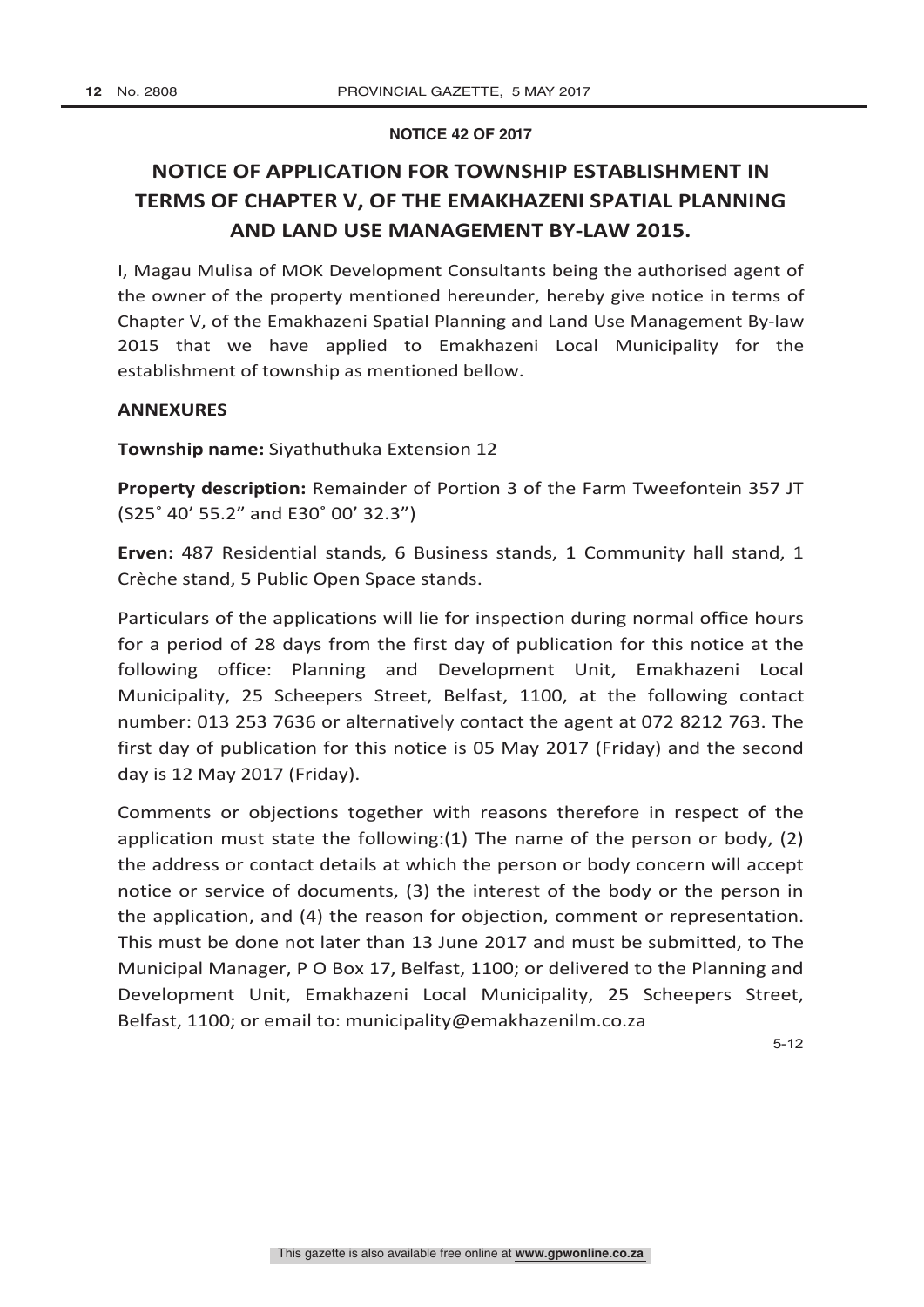### **KENNISGEWING 42 VAN 2017**

# **KENNISGEWING VAN AANSOEK OM DORPSTIGTING INGEVOLGE HOOFSTUK V, VAN DIE EMAKHAZENI RUIMTELIKE BEPLANNING EN GRONDGEBRUIKBESTUUR VERORDENING 2015.**

Ek, Magau Mulisa van MOK Development Consultants, synde die gemagtigde agent van die eienaar van die eiendom hieronder genoem, gee hiermee ingevolge Hoofstuk V van die Emakhazeni Ruimtelike Beplanning en Grondgebruiksbeheer Verordening 2015 wat ons by Emakhazeni Local aansoek gedoen het. Munisipaliteit vir die stigting van dorp soos hierbo genoem.

# **BYLAE**

**Dorpsnaam:** Siyathuthuka Uitbreiding 12

**Eiendomsbeskrywing:** Restant van Gedeelte 3 van die Plaas Tweefontein 357 JT (S25 ° 40 '55.2 'en E30 ° 00' 32.3')

**Erwe:** 487 Residensiele erwe, 6 Besigheids staanplekke, 1 gemeenskapsportaal, 1 staanplek vir klerke, 5 openbare oop ruimtes.

Besonderhede van die aansoeke le ter insae gedurende gewone kantoorure vir n tydperk van 28 dae vanaf die eerste dag van publikasie van hierdie kennisgewing by die volgende kantoor, Beplanning en Ontwikkelingseenheid, Emakhazeni Plaaslike Munisipaliteit, Scheepersstraat 25, Belfast, 1100, by die Volg kontaknommer 013 253 7636 of skakel die agent by 072 8212 763. Die eerste dag van publikasie vir hierdie kennisgewing is 05 Mei 2017 (Vrydag) en die tweede dag is 12 Mei 2017 (Vrydag).

Kommentaar of besware tesame met redes daarvoor ten opsigte van die aansoek moet die volgende vermeld: (1) Die naam van die persoon of liggaam, (2) die adres of kontakbesonderhede waarteen die persoon of liggaam betrekking het sal kennisgewing of betekening van dokumente aanvaar, (3) die belang van die liggaam of die persoon in die aansoek, en (4) die rede vir beswaar, kommentaar of voorstelling. Dit moet nie later as 13 Junie 2017 en moet gerig word aan die Munisipale Bestuurder, Posbus 17, Belfast, 1100; Of afgelewer by die Beplanning en Ontwikkelingseenheid, Emakhazeni Plaaslike Munisipaliteit, Scheepersstraat 25, Belfast, 1100; Of e-pos aan municipality@emakhazenilm.co.za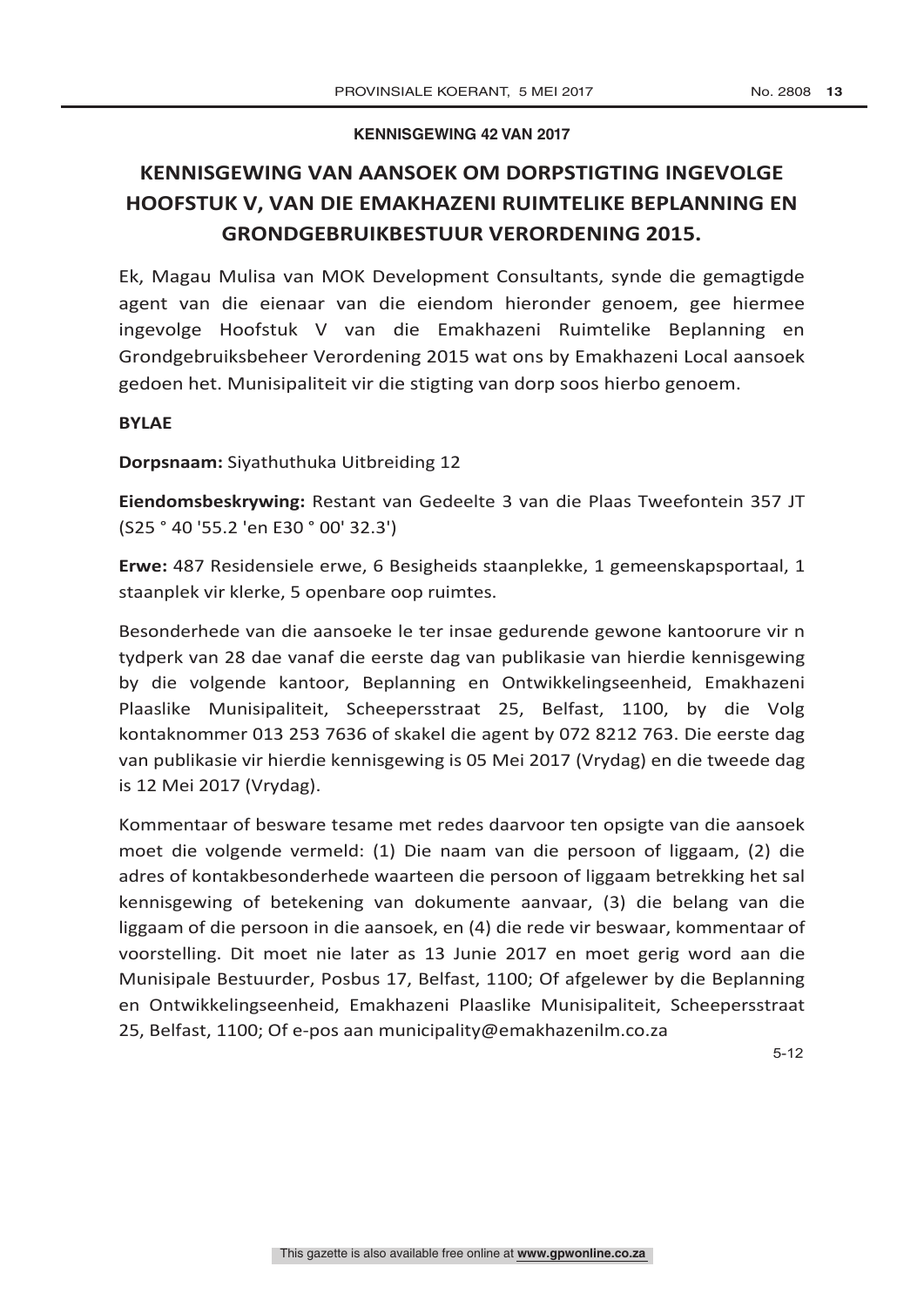# Proclamation • Proklamasie

### **PROCLAMATION 10 OF 2017**

#### **EMALAHLENI LOCAL MUNICIPALITY NOTICE OF APPROVAL OF EMALAHLENI AMENDMENT SCHEMES 1593, 2046, 2066**

The Local Municipality of Emalahleni declares hereby in terms of the provisions of Section 57(1)(a) of the Town-Planning and Townships Ordinance, 1986, that it has approved the amendment schemes below, being an amendment of the Emalahleni Land Use Management Scheme, 2010, by the rezoning of the under mentioned properties from their present zonings to the new zoning as indicated below.

| Amendment | Description of property                        | <b>Present Zoning</b> | New zoning    |
|-----------|------------------------------------------------|-----------------------|---------------|
| Scheme    |                                                |                       |               |
| 1593      | Erf 176, eMalahleni (was Witbank) Extension 1  | Business 4            | Institutional |
| 2046      | Erf 8. Fransville                              | Residential 1         | Business 4    |
| 2066      | Erf 1160, eMalahleni (was Witbank) Extension 8 | Residential 1         | Business 4    |

Map 3 and the scheme clauses of the amendment schemes are filed with the Director, Department of Agriculture, Rural Development and Land Administration Mpumalanga Province, and the Municipal Manager, Emalahleni Local Municipality and are open for inspection at all reasonable times.

# **T JANSEN VAN VUUREN**

**MUNICIPAL MANAGER**

| Civic Centre<br>Mandela Street<br><b>eMALAHLENI</b><br>1035 |        | $P.O.$ Box 3<br>eMalahleni<br>1035                      |  |
|-------------------------------------------------------------|--------|---------------------------------------------------------|--|
| Notice Number<br>Publication date:                          | $\sim$ | 12/2017<br>Provincial Gazette of Mpumalanga: 5 May 2017 |  |

# Provincial Notices • Provinsiale Kennisgewings

# **PROVINCIAL NOTICE 35 OF 2017**

#### **STEVE TSHWETE AMENDMENT SCHEME 671**

#### **NOTICE OF APPLICATION FOR THE AMENDMENT OF THE STEVE TSHWETE TOWN PLANNING SCHEME, 2004, IN TERMS OF SECTION 62(1) AND 94(1) (A) OF THE STEVE TSHWETE SPATIAL PLANNING AND LAND USE MANAGEMENT BYLAW, 2016.**

I, Jaco Peter le Roux, of Afriplan CC being the authorized agent of the registered owner of Erf 318, Hendrina hereby give notice in terms of Section 94(1)(a) of the Steve Tshwete Spatial Planning and Land Use Management Bylaw, 2016, that I have applied to the Steve Tshwete Local Municipality for the amendment of the town planning scheme known as the Steve Tshwete Town Planning Scheme, 2004, for the rezoning of the abovementioned property situated at 28 Mouton Street, Hendrina, by rezoning the property from "Residential 1" to "Residential 3" for purposes of flats.

Any objection/s or comments including the grounds for such objection/s or comments with full contact details, shall be made in writing to the Municipal Manager, PO Box 14, Middelburg 1050 within 30 days from 28 April 2017.

Full particulars and plans may be inspected during normal office hours at the office of the Municipal Manager, Steve Tshwete Local Municipality, Cnr. Walter Sisulu and Wanderers Avenue, Middelburg, 1050, Tel: 013 2497000, for a period of 30 days from 28 April 2017 (last day for comments being 29 May 2017). Any person who cannot write may during office hours attend the Office of the Municipal Manager, where an official will assist that person to lodge comment.

*Details of agent: Afriplan CC, PO Box 786, Ermelo 2350. Tel: 013 282 8035 Fax: 013 243 1706. E-mail: jaco@afriplan.com/vicky@afriplan.com*

28–3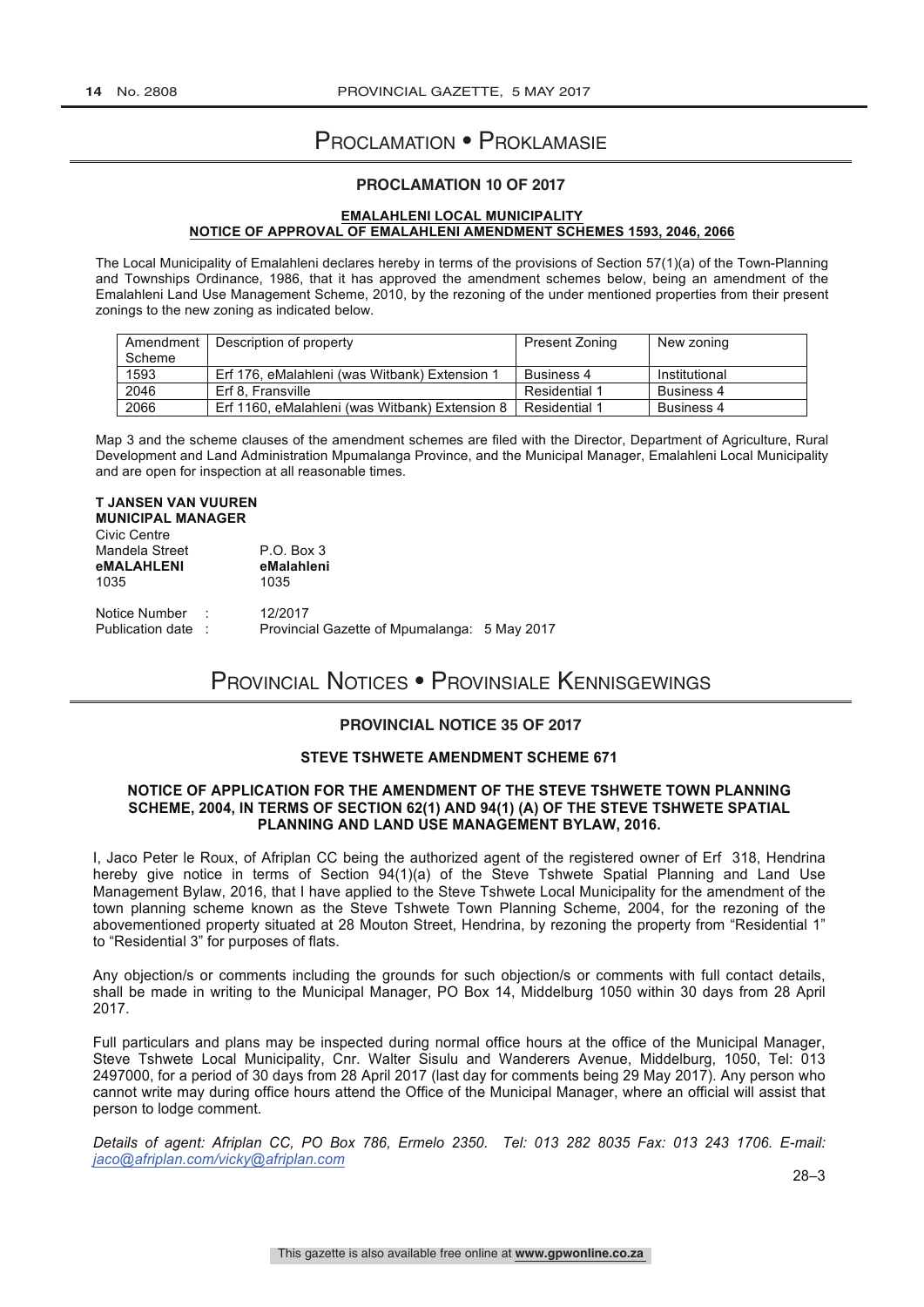#### **PROVINSIALE KENNISGEWING 35 VAN 2017**

#### **STEVE TSHWETE WYSIGINGSKEMA 671**

#### **KENNISGEWING VAN DIE AANSOEK OM DIE WYSIGING VAN DIE STEVE TSHWETE DORPSBEPLANNINGSKEMA, 2004, INGEVOLGE ARTIKEL 62(1) EN 94(1) (A) VAN DIE STEVE TSHWETE RUIMTELIKE BEPLANNING EN GRONDGEBRUIKSBESTUURSVERORDENING, 2016**

Ek, Jaco Peter le Roux, van Afriplan CC synde die gemagtigde agent van die geregistreerde eienaar van Erf 318, Hendrina, gee hiermee ingevolge Artikel 94(1) van die Steve Tshwete Ruimtelike Beplanning en Grondgebruiksbestuursverordening, 2016, kennis dat ons by Steve Tshwete Plaaslike Munisipaliteit aansoek gedoen het om die wysiging van Steve Tshwete Dorpsbeplanningskema, 2004, deur die hersonering van die bogenoemde eiendom geleë te Moutonstraat 28, Hendrina vanaf "Residensiëel 1" na "Residensiëel 3" vir doeleindes van woonstelle..

Besonderhede van die aansoek lê ter insae gedurende gewone kantoorure by die kantoor van die Munisipale Bestuurder, Steve Tshwete Plaaslike Munisipaliteit, Munisipale gebou, Wandererslaan, Middelburg, 1050, vir 'n tydperk van 30 dae vanaf 28 April 2017 (laaste datum vir kommentare 29 Mei 2017). Enige persoon wat nie kan skryf nie sal tydens kantoor-ure deur 'n amptenaar by die Kantoor van die Munisipale Bestuurder bygestaan word om kommentaar in te dien.

Besware of vertoë ten opsigte van die aansoek moet binne 'n tydperk van 30 dae vanaf 28 April 2017, skriftelik by of tot die Munisipale Bestuurder by bovermelde adres of by Posbus 14, Middelburg, 1050, ingedien of gerig word.

*Besonderhede van die agent: Afriplan CC, Posbus 786, Ermelo 2350. Tel: 013 282 8035 Faks: 013 243 1706. E-pos: jaco@afriplan.com/vicky@afriplan.com*

28–3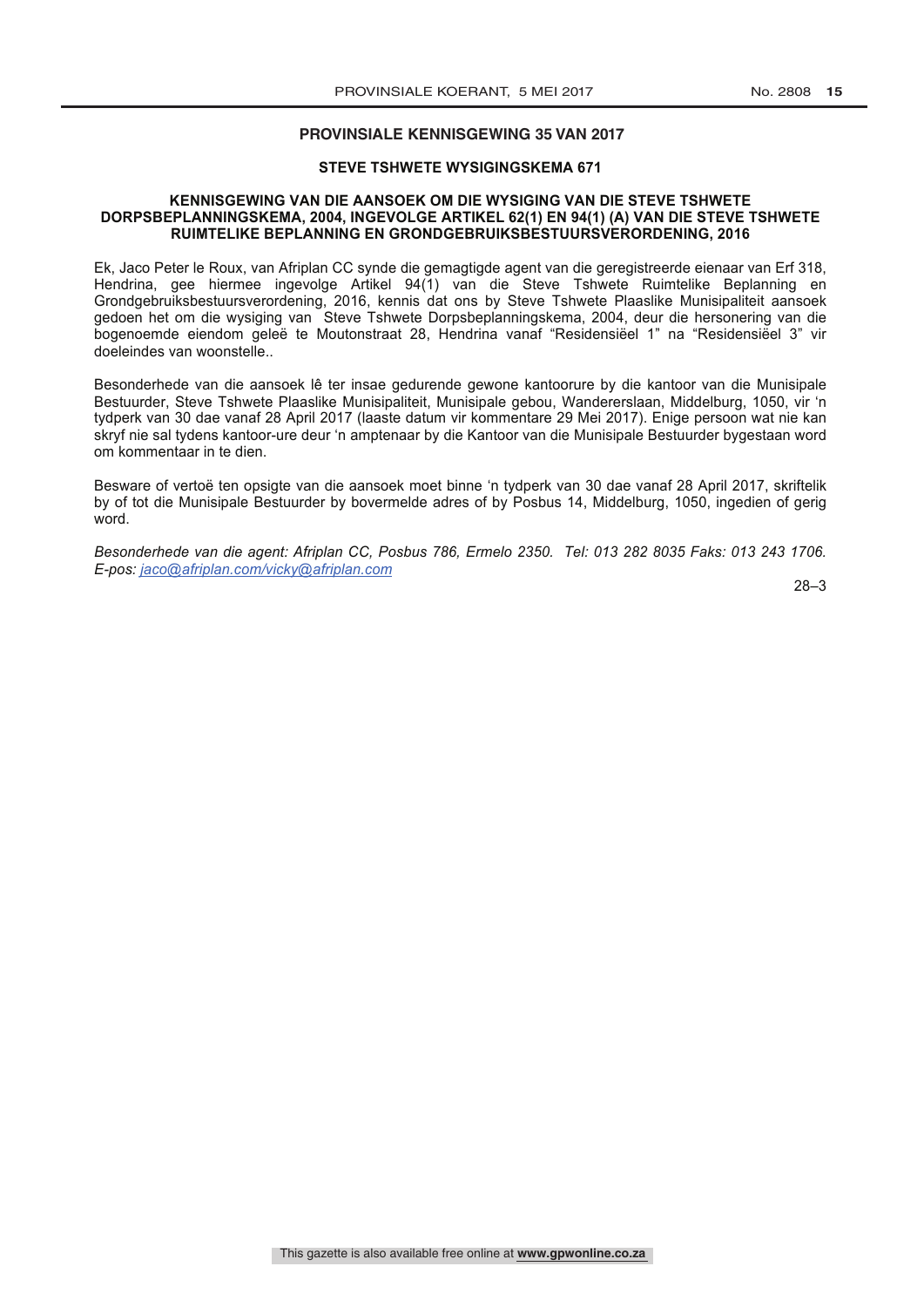#### **PROVINCIAL NOTICE 36 OF 2017**

#### **NOTICE OF APPLICATIONS FOR AMENDMENT OF THE ERMELO TOWN-PLANNING SCHEME, 1982; THE REMOVAL OF RESTRICTIVE CONDITIONS AND THE SUBDIVISION IN TERMS OF SECTIONS 66, 67, 71 AND 98 OF THE MSUKALIGWA LOCAL MUNICIPALITY SPATIAL PLANNING AND LAND USE MANAGEMENT BY-LAW, 2016**

#### **AMENDMENT SCHEME 728, ANNEXURE 318**

I, Jaco Peter le Roux of Afriplan CC, being the authorised agent of the owner of **Portion 25 of the farm Die Eike 141-IT, Ermelo** hereby give notice in terms of Section 67 and 98 of Msukaligwa Local Municipality Spatial Planning and Land Use Management By-law, 2016 read with the Spatial Planning and Land Use Management Act, 2013 (Act 16 of 2013), that I have applied to the Msukaligwa Municipality for the Removal of Restrictive Title Conditions A: (a)(i), (a)(ii), (a)(iii) & (b) in Title Deed T138894/2005

#### **AND**

In terms of Sections 66 and 98 for the amendment of the town planning scheme known as Ermelo Town Planning Scheme, 1982 by the rezoning of a portion of the property described above (proposed Remainder of Portion 25 of the farm Die Eike 141-IT, approximately 3,87ha in extent), situated approximately 7km north-east of Ermelo and 750m east of the N17 from "**Agricultural"** to **"Special"** for purposes of a dwelling house, guest house/lodge and restaurant as contained in Annexure 318

#### **AND**

In terms of Sections 71 and 98 for the subdivision of the property into 11 portions (proposed Remainder to be rezoned).

Particulars of the applications will lay for inspection during normal office hours at the office of the Municipal Manager, 1st Floor, Msukaligwa Civic Centre, Ermelo for the period of 30 days from **28 April 2017.**

Objections to or representations in respect of the applications must be lodged with or made in writing to the Municipal Manager, during normal office hours, at the above address or at PO Box 48, Ermelo, 2350 within a period of 30 days from **28 April 2017 (**last day for comment being **29 May 2017).** Any person who cannot write may during office hours attend the Office of the Municipal Manager, where an official will assist that person to lodge comment.

*Details of agent: Afriplan CC, PO Box 786, Ermelo 2350. Tel: 013 282 8035 Fax: 013 243 1706. E-mail: jaco@afriplan.com/vicky@afriplan.com*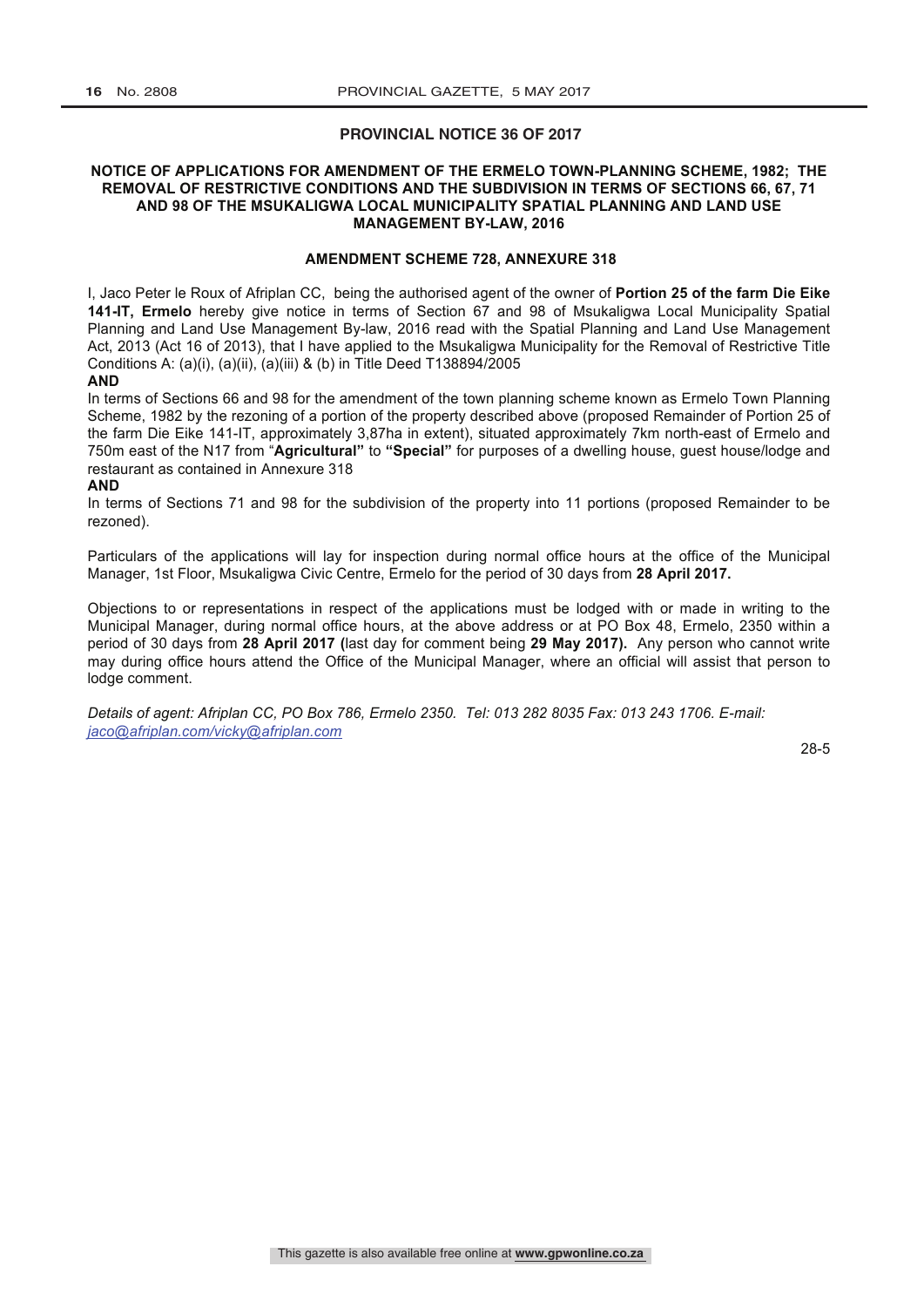#### **PROVINSIALE KENNISGEWING 36 VAN 2017**

#### **KENNISGEWING VAN AANSOEK OM WYSIGING VAN DIE ERMELO DORPSBEPLANNINGSKEMA, 1982; DIE OPHEFFING VAN BEPERKENDE VOORWAARDES EN DIE ONDERVERDELING INGEVOLGE ARTIKELS 66, 67, 71 EN 98 VAN DIE MSUKALIGWA PLAASLIKE MUNISIPALITEIT RUIMTELIKE BEPLANNING EN GRONDGEBRUIKSBESTUURSVERORDENING, 2016**

#### **WYSIGINGSKEMA 728, BYLAAG 318**

Ek, Jaco Peter le Roux van Afriplan CC, synde die gemagtigde agent van die eienaar van **Gedeelte 25 van die plaas Die Eike 141-IT, Ermelo** gee hiermee ingevolge Artikels 67 en 98 van die Msukaligwa Plaaslike Munisipaliteit Ruimtelike Beplanning en Grondgebruikbestuursverordening, 2016, saamgelees met die Wet op Ruimtelike Beplanning en Grondgebruiksbestuur, 2013 (Wet 16 van 2013), kennis dat ek by Msukaligwa Munisipaliteit aansoek gedoen het vir die opheffing van beperkende voorwaardes A: (a)(i), (a)(ii), (a)(iii) & (b) in Titelakte T138894/2005

**EN** 

in terme van Artikels 66 en 98 vir die wysiging die dorpsbeplanningskema bekend as Ermelo Dorpsbeplanningskema 1982, deur die hersonering van 'n gedeelte van die eiendom (voorgestelde Restant van Gedeelte 25 van die plaas Die Eike 141-IT, ongeveer 3.87ha groot), geleë ongeveer 7km noord-oos van Ermelo en ongeveer 750m oos van die N17 van "**Landbou"** na **"Spesiaal"** vir doeleindes van 'n woonhuis, gastehuis/lodge en restaurant soos vervat in Bylaag 318

#### **EN**

in terme van Artikels 71 en 98 vir die onderverdeing van die eiendom in 11 gedeeltes (voorgestelde Restant om gehersoneer te word).

Besonderhede van die aansoeke lê ter insae gedurende gewone kantoorure by die kantoor van die Munisipale Bestuurder, Eerste vloer, Ermelo Burgersentrum, Ermelo 30 dae vanaf **28 April 2017.** 

Besware teen of vertoë ten opsigte van die aansoeke moet binne 'n tydperk van 30 dae vanaf **28 April 2017,**  gedurende gewone kantoor-ure**,** skriftelik by of tot die Munisipale Bestuurder by die bovermelde adres of by Msukaligwa Munisipaliteit, Posbus 48, Ermelo, 2350, ingedien of gerig word (laaste datum vir kommentare 29 Mei 2017**)**. Enige persoon wat nie kan skryf nie sal tydens kantoor-ure deur 'n amptenaar by die Kantoor van die Munisipale Bestuurder bygestaan word om kommentaar in te dien.

*Besonderhede van die agent: Afriplan CC, Posbus 786, Ermelo 2350. Tel: 013 282 8035 Faks: 013 243 1706. Epos: jaco@afriplan.com/vicky@afriplan.com*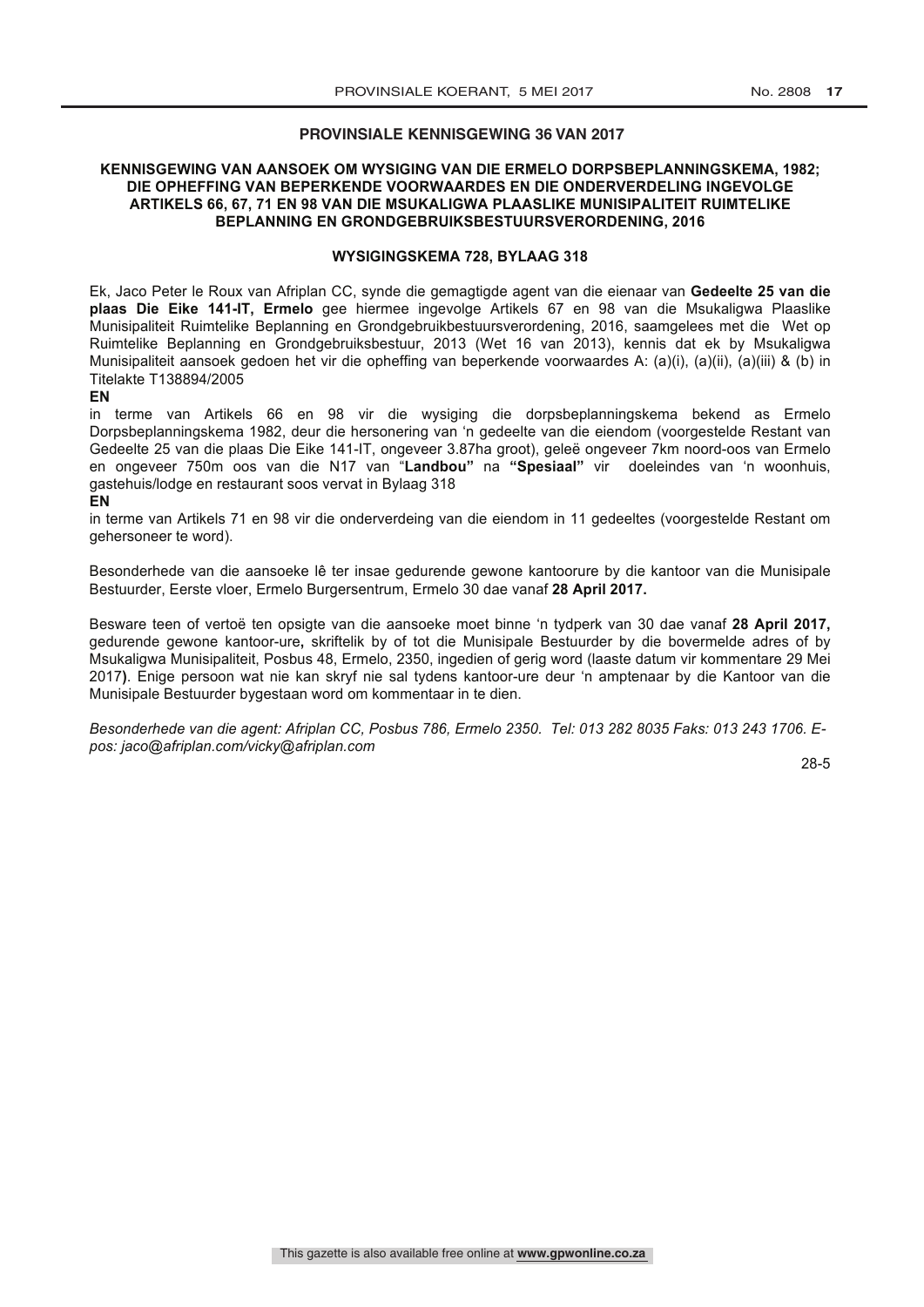# Local Authority Notices • Plaaslike Owerheids Kennisgewings

# **LOCAL AUTHORITY NOTICE 38 OF 2017**

# **NOTICE OF APPLICATION FOR ESTABLISHMENT OF A TOWNSHIP**

Notice is hereby given in terms of Section 94(1)(h) of the Dr JS Moroka Spatial Planning and Land Use Management By-Law that the under-mentioned application has been received by the Dr James Moroka Local Municipality and is open for inspection during normal office hours at the Town Planning Office, Dr JS Moroka Municipal Offices, 2601/3 Bongimfunfo Street, Siyabuswa.

Any objections/representations must be lodged with or made in writing to the Municipal Manager, at the above-mentioned address or posted to Private Bag X4012, Siyabuswa 0472 on or before the closing date for the submission of objections/representations, quoting the above-mentioned heading, the objector's interest in the matter, the ground(s) of the objection/representation, the objector's erf and phone numbers and address.

# **CLOSING DATE FOR SUBMISSION OF OBJECTIONS/REPRESENTATIONS: 29 May 2017 NATURE OF APPLICATION**

Application is being made in terms of Section 56 of the Dr JS Moroka Spatial Planning and Land Use Management By-Law for township establishment on a portion of Portion 48 of the Farm Valschfontein 33, Registration Division J.S., Mpumalanga, situated adjacent to the R568, west of Siyabuswa Industrial Park.

# **Name of Township: Siyabuswa 1A Extension 1**

# **Number of erven and zonings:**

| Low Density Residential:                                                                 |              | 499                                                 |
|------------------------------------------------------------------------------------------|--------------|-----------------------------------------------------|
| <b>High Density Residential:</b>                                                         |              | 3                                                   |
| Institutional:                                                                           |              | 3                                                   |
| Mixed Use:                                                                               |              | 5                                                   |
| Industrial:                                                                              |              | 8                                                   |
| Open Space:                                                                              |              | 14                                                  |
| <b>Transportation Services:</b>                                                          |              |                                                     |
| Total:                                                                                   |              | 532                                                 |
| <b>OWNER:</b>                                                                            |              | National Government of the Republic of South Africa |
| <b>APPLICANT:</b>                                                                        |              | Townscape Planning Solutions CC (2000/045930/23)    |
| 5 Dahlia Street, Potchefstroom, 2531 OR PO Box 20831, Noordbrug, 2522<br><b>ADDRESS:</b> |              |                                                     |
| TEL. NO.:                                                                                | 082 662 1105 |                                                     |
|                                                                                          |              |                                                     |

28–5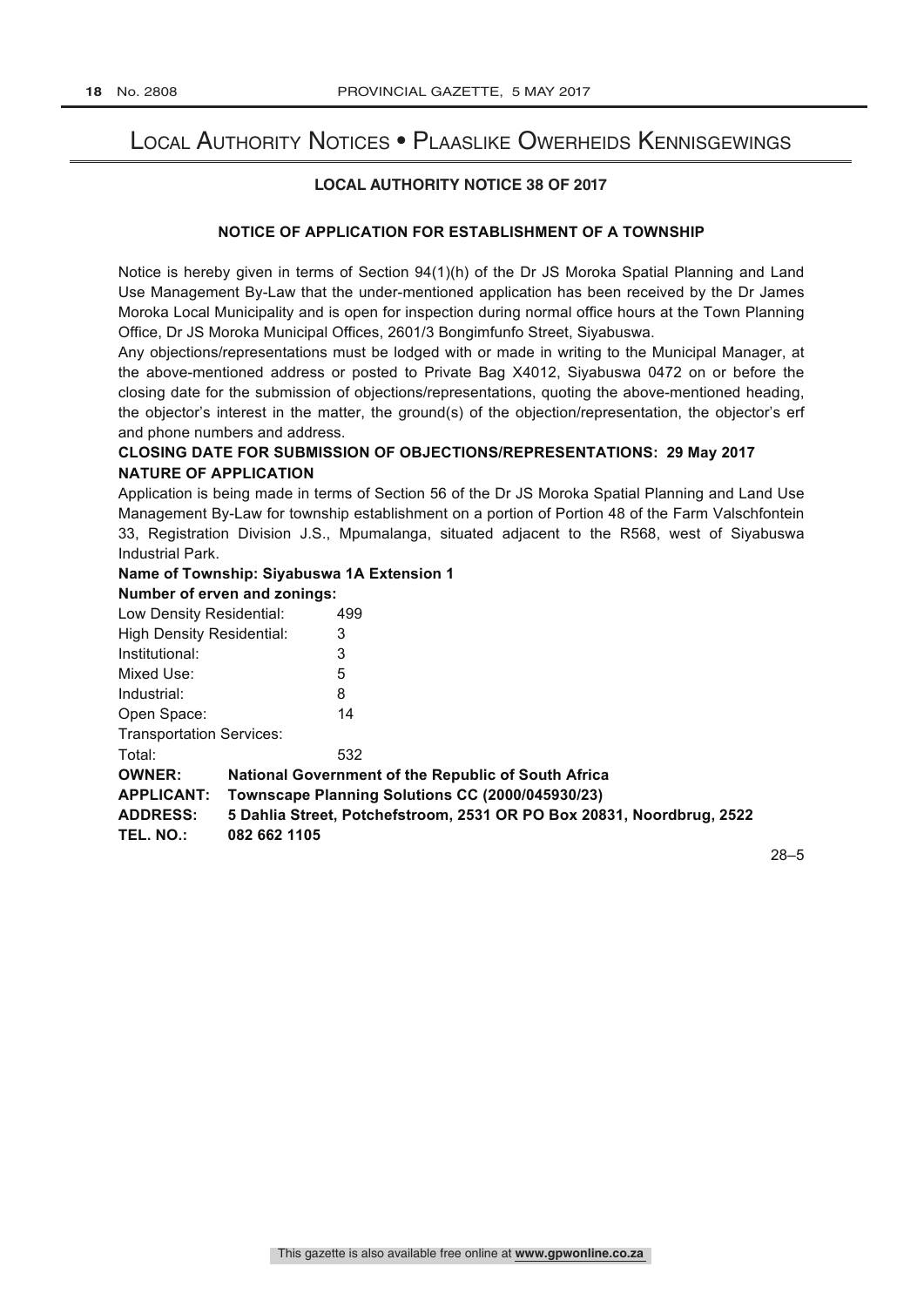#### **PLAASLIKE OWERHEID KENNISGEWING 38 VAN 2017**

### **KENNISGEWING VAN AANSOEK VIR DORPSTIGTING**

Kennis geskied hiermee in terme van Artikel 94(1)(h) van die Dr J.S. Moroka By-Wet op Ruimtelike Beplanning en Grondgebruikbeheer dat ondergemelde aansoek deur die Dr J.S. Moroka Plaaslike Munisipaliteit ontvang is en ter insae beskikbaar is gedurende gewone kantoorure te die Stadsbeplanning kantoor, Dr J.S. Moroka Munisipale Kantore, 2601/3 Bongimfunfo Street, Siyabuswa.

Enige beswaar/vertoë moet skriftelik by of tot die Munisipale Bestuurder voor die sluitingsdatum vir die indiening van besware/vertoë by bovermelde adres of na Privaatsak X4012, Siyabuswa, 0472, ingedien of gerig word, met vermelding van bogenoemde opskrif, die beswaarmaker se belang in die saak, die grond(e) van die beswaar/vertoë, die beswaarmaker se erf en telefoonnommers en adres. **SLUITINGSDATUM VIR DIE INDIENING VAN BESWARE/VERTOË/: 29 Mei 2017**

#### **AARD VAN AANSOEK:**

Aansoek word gedoen in terme van Artikel 56 van die Dr J.S. Moroka By-Wet op Ruimtelike Beplanning en Grondgebruikbeheer vir dorpstigting op 'n gedeelte van Gedeelte 48 van die Plaas Valshfontein 33, Registrasie Afdeling J.S., Mpumalanga, geleë aangrensend tot die R568, wes van Siyabuswa Industriële Park.

#### **Naam van Dorp: Siyabuswa 1A Uitbreiding 1**

#### **Aantal erwe en sonerings:**

| Lae Digtheid Residensieël: | 499                                                                  |
|----------------------------|----------------------------------------------------------------------|
|                            |                                                                      |
| Hoë Digtheid Residensieël: | 3                                                                    |
| Institusioneel:            | 3                                                                    |
| Gemengde Gebruik:          | 5                                                                    |
| Industrieël:               | 8                                                                    |
| Openbare Ruimte:           | 14                                                                   |
| Vervoer Dienste:           |                                                                      |
| Totaal:                    | 532                                                                  |
| <b>EIENAAR</b>             | Nasionale Regering van die Republiek van Suid Afrika                 |
| <b>APPLIKANT</b><br>÷.     | Townscape Planning Solutions BK (2000/045930/23)                     |
| <b>ADRES</b><br>÷.         | Dahliastraat 5, Potchefstroom, 2531 OF Posbus 20831, Noordbrug, 2522 |
|                            |                                                                      |

28–5

### **LOCAL AUTHORITY NOTICE 39 OF 2017**

#### **NELSPRUIT AMENDMENT SCHEME 2014**

It is hereby notified in terms of Section 50 of the Mbombela By-law on Spatial Planning and Land Use Management, 2015, that the City of Mbombela has approved an amendment of the Nelspruit Town Planning Scheme, 1989, by the rezoning of Portion 2 of Erf 36, West Acres Township from "Residential 1" to "Residential 3", subject to Annexure conditions.

Copies of the amendment scheme are filed with the Municipal Manager, Civic Centre, Nel Street, Mbombela, and are open for inspection at all reasonable times. This amendment scheme shall come into operation on date of publication hereof.

#### **N M SEANEGO MUNICIPAL MANAGER**

City of Mbombela P O Box 45 NELSPRUIT 1200